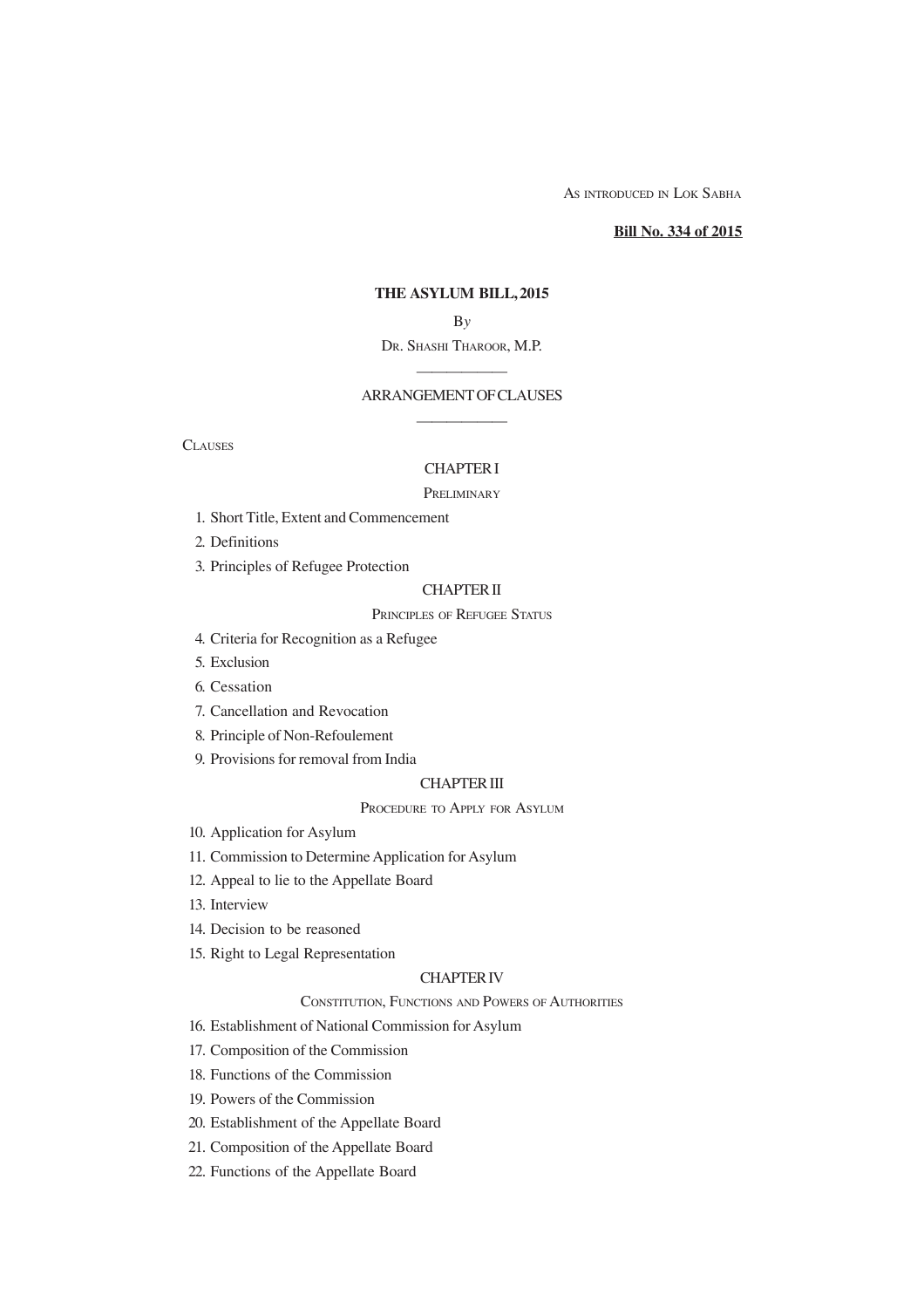#### **CLAUSES**

- 23. Powers of the Appellate Board
- 24. Term of Office, Conditions of Service, etc. of the Chief Commissioner, Commissioners, Chairperson and the Members
- 25. Removal of the Chief Commissioner, Commissioner, Chairperson and Member from Office
- 26. Secretary, Officers and Other Employees of Commission or Appellate Board
- 27. Vacancies, etc. not to invalidate proceedings of the Commission and the Appellate Board
- 28. Chief Commissioner, Commissioners, Chairperson and Members to be Public Servants
- 29. Proceedings before Commission or Appellate Board to be Judicial Proceedings

## CHAPTER V

#### MASS INFLUX SITUATIONS

- 30. Powers of the Central Government with respect to Mass Influx Situation
- 31. Registration of Mass Influx Refugees
- 32. Special Provisions with regard to Movement etc.
- 33. Modification of a Mass Influx Situation

## CHAPTER VI

## PROVISIONS RELATED TO VOLUNTARY REPATRIATION

34. Provisions for Voluntary Repatriation

## CHAPTER VII

## RIGHTS AND DUTIES OF REFUGEES AND ASYLUM-SEEKERS

- 35. Protection and General Rights of Refugees
- 36. Rights of Asylum-Seekers and Mass Influx Refugees
- 37. Identity and Travel Documents

### CHAPTER VIII

### TECHNICAL ASSISTANCE

38. Technical Assistance

#### CHAPTER IX

## FINANCE, AUDIT AND ANNUAL REPORT

- 39. Grants by the Central Government
- 40. Accounts and Audit
- 41. Annual Report

#### CHAPTER X

#### **MISCELLANEOUS**

- 42. Power to make Rules
- 43. Empowerment of Concerned Authorities
- 44. Bar of Jurisdiction
- 45. Protection of Action taken in Good Faith
- 46. Act to have Overriding Effect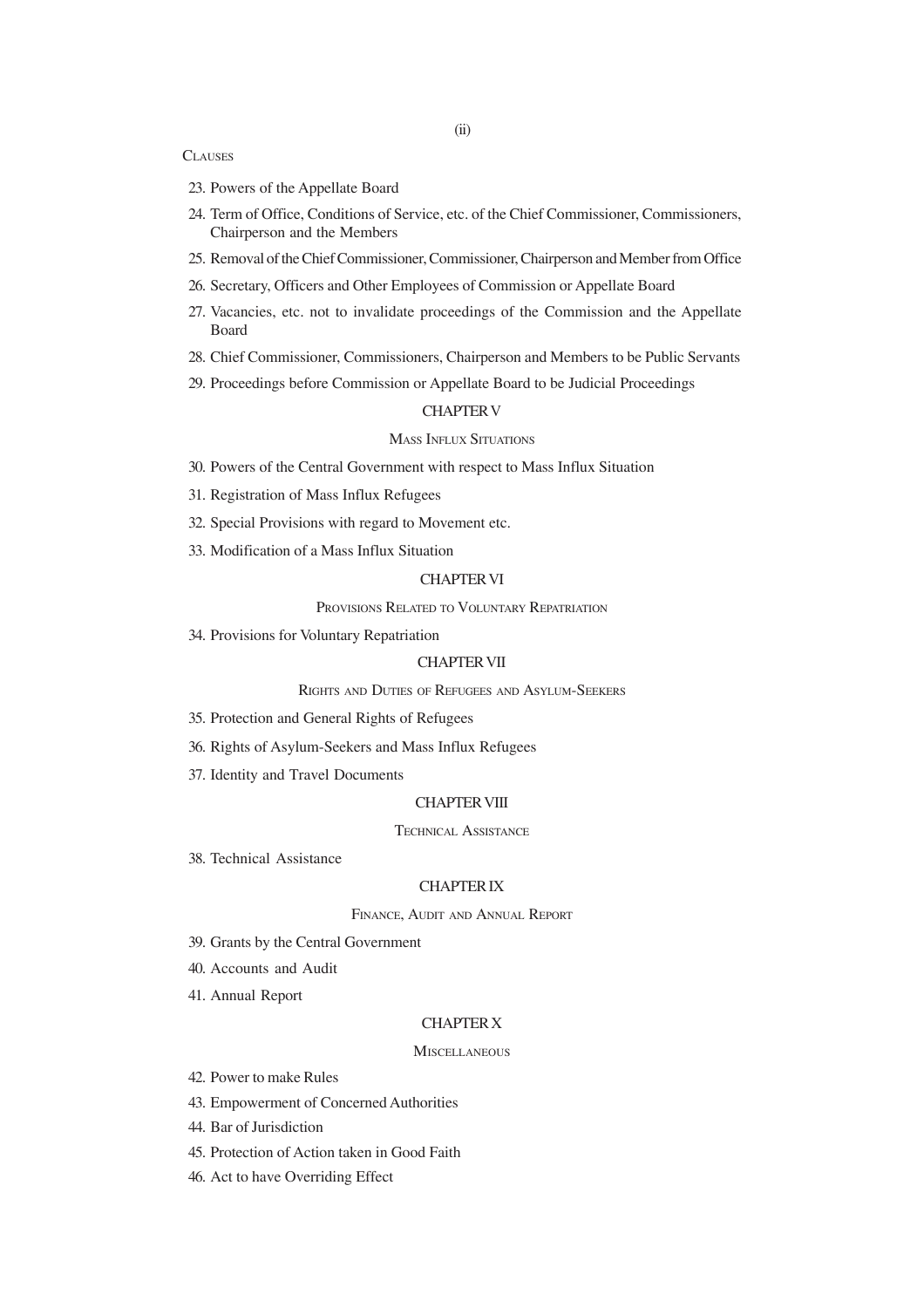AS INTRODUCED IN LOK SABHA

**Bill No. 334 of 2015**

# THE ASYLUM BILL, 2015

B*y*

DR. SHASHI THAROOR, M.P.

## A

## BILL

*to provide for the establishment of an effective system to protect refugees and asylumseekers by means of an appropriate legal framework to determine claims for asylum and to provide for the rights and obligations flowing from such status and matters connected therewith;*

WHEREAS, the Constitution of India requires all persons to be treated in a fair and just manner consistent with the guarantees of equality, fairness and due process of law;

AND WHEREAS, the Supreme Court and the High Courts in India have extended the protection of certain fundamental rights to refugees and asylum-seekers;

AND WHEREAS, India has acceded to all major international human rights instruments and demonstrated its commitment to international law and human rights norms including the right to seek asylum and the principle of non-refoulement;

AND WHEREAS, India has a long tradition and experience of providing humanitarian assistance and protection to refugees and asylum-seekers;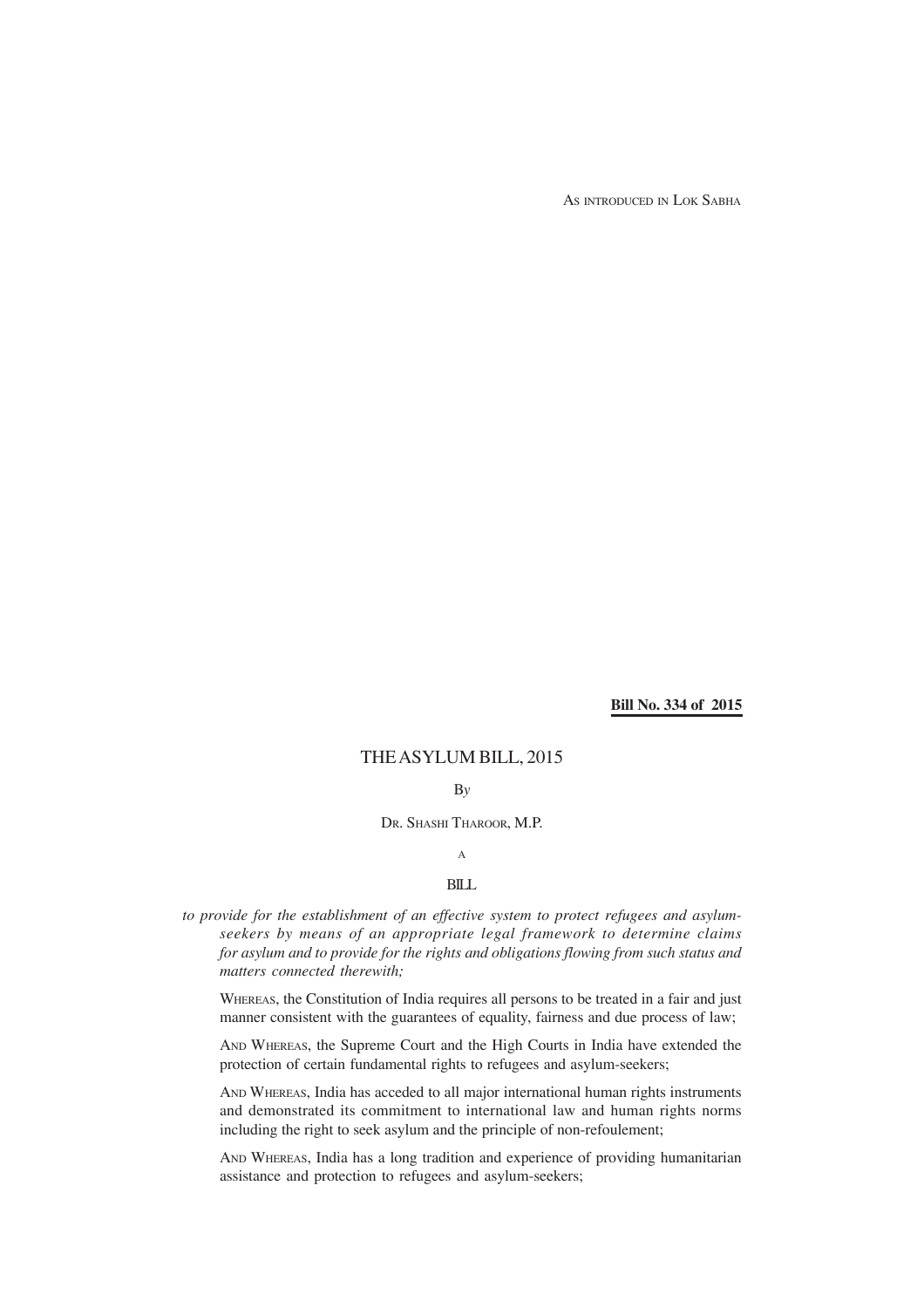AND WHEREAS, there is a need to consolidate, streamline and harmonize the varied practices, policies and standards applicable to refugees and asylum-seekers in India.

BE it enacted by Parliament in the Sixty-sixth Year of the Republic of India as follows:—

## CHAPTER I

#### **PRELIMINARY**

(*2*) It extends to the whole of India except the State of Jammu and Kashmir.

Short title. extent and commencement.

**1.** (*1*) This Act may be called the Asylum Act, 2015.

5

(*3*) It shall come into force on such date as the Central Government may, by notification in the Official Gazette, appoint.

Definitions.

**2.** (*1*) In this Act, unless the context otherwise requires—

(*a*) ''Appellate Board" means the National Appellate Board of Asylum established under section 20;

(*b*) ''applicant" means an asylum-seeker who, after entering the national territory of India, has filed an application for asylum under this Act;

(*c*) ''application for asylum" means an application for the grant of asylum made under section 10;

(*d*) ''asylum" means refugee status recognized in terms of this Act;

15

10

(*e*) ''asylum-seeker" means a foreigner who after entering the national territory of India expresses an intention to seek a grant of asylum;

(*f*) ''Chairperson" means the Chairperson of the Appellate Board appointed under section 21;

(*g*) ''Chief Commissioner" means the Chief Commissioner of the Commission 20 appointed under section 17;

(*h*) ''child" means any person under the age of 18 years;

(*i*) ''Commission" means the National Commission for Asylum established under section 16;

(*j*) ''Commissioner" means a Commissioner of the Commission appointed under section 17; 25

 $(k)$  "country of origin" means the country of nationality of the refugee or asylumseeker, or, if he has no nationality, the country of his former ordinary residence;

(*l*) ''dependant" in relation to an asylum-seeker or a refugee, includes the spouse, any dependant child, or aged or infirm family member of such asylum-seeker or refugee; 30

(*m*) "foreigner" means a person who is not a citizen of India;

(*n*) ''hearing" means the proceedings before the Commission or the Appellate Board, as the case may be, under the terms of this Act;

(*o*) ''mass influx" means a situation where considerably large numbers of people from a specific country or geographical area, arrive at, or cross, an international border of India, and are notified as such under section 30; 35

(*p*) ''Member" means a Member of the Appellate Board appointed under section 21 of this Act;

(*q*) ''nationality" means the status of a person who is attached to a state by the tie of allegiance and includes but is not limited to citizenship, membership of an ethnic, 40 linguistic or racial group.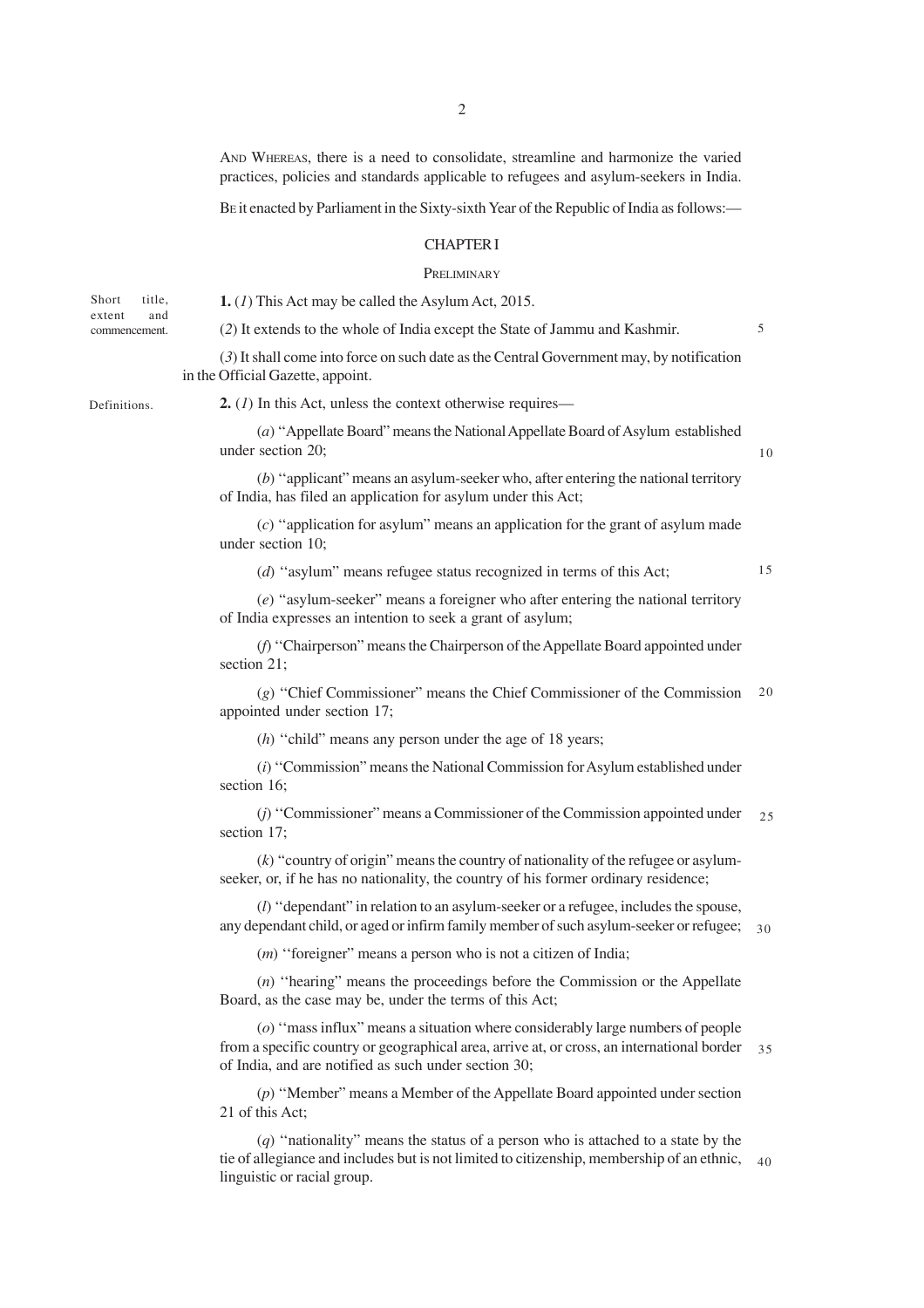(*r*) "person" does not includes any company or association or body of individuals, whether incorporated or not;

(*s*) "persons with special needs" include unaccompanied children, disabled persons, aged or infirm persons, pregnant women, single mothers or single fathers with accompanying child or children or persons who have been subjected to torture, rape or other serious psychological, physical or sexual violence;

(*t*) "prescribed" means prescribed by rules made under this Act; and

(*u*) "refugee" means an applicant whose application for asylum has been determined to meet the criteria under section 4 by the Commission or the Appellate Board, as the case may be, under the terms of this Act or who has been declared to be a refugee by a notification under section 30.

**3.** In exercising the powers conferred by this Act, regard shall be had to the following considerations, namely—

Principles of refugee protection.

(*a*) that all foreigners who have faced or are at risk of facing persecution in their country of origin, and who enter India, whether directly from their country of origin or indirectly, or who are already persent in India, are entitled to seek asylum;

(*b*) that care has to be taken to ensure that the principle of *non-refoulement* mentioned under section 8 is upheld;

(*c*) that the determination of applications for asylum must be by a fair and transparent system that must abide at all times with the norms of due process;

(*d*) that asylum-seekers are entitled to interim legal protection and shall not be expelled or returned before a final decision on asylum is reached;

(*e*) that asylum-seekers and refugees are vulnerable persons deserving of basic social and economic protection;

(*f*) that the repatriation of a refugee to his country of origin must be conducted in a safe and dignified manner and only after ensuring that the decision to repatriate is voluntary and informed; and

(*g*) that the unity of a refugee's family shall be maintained.

### CHAPTER II

#### 30

35

 $25$ 

PRINCIPLES OF REFUGEE STATUS

**4.** (*1*) A person qualifies as a refugee for the purposes of this Act if such person—

Criteria for recognition as a refugee.

(*a*) is outside his country of origin and is unable or unwilling to return to or avail himself of the protection of that country because of a well-founded fear of persecution on account of race, religion, sex, nationality, ethnicity, membership of a particular social group or political opinion; or

(*b*) has left his country owing to serious and indiscriminate threats to life, physical integrity or freedom resulting from generalized violence or events seriously disturbing public order.

(*2*) Dependants of a person who qualifies as a refugee under sub-section (*1*) shall also be deemed to be refugees. 40

(*3*) In the case of a person who has more than one nationality, the term country of origin shall mean each of the countries of which he has nationality.

**5.** (*1*) A person shall be excluded from protection under this Act if—

Exclusion.

(*a*) there are serious reasons for considering that—

(*i*) he has committed a crime against peace, a war crime or a crime against

45

10

15

20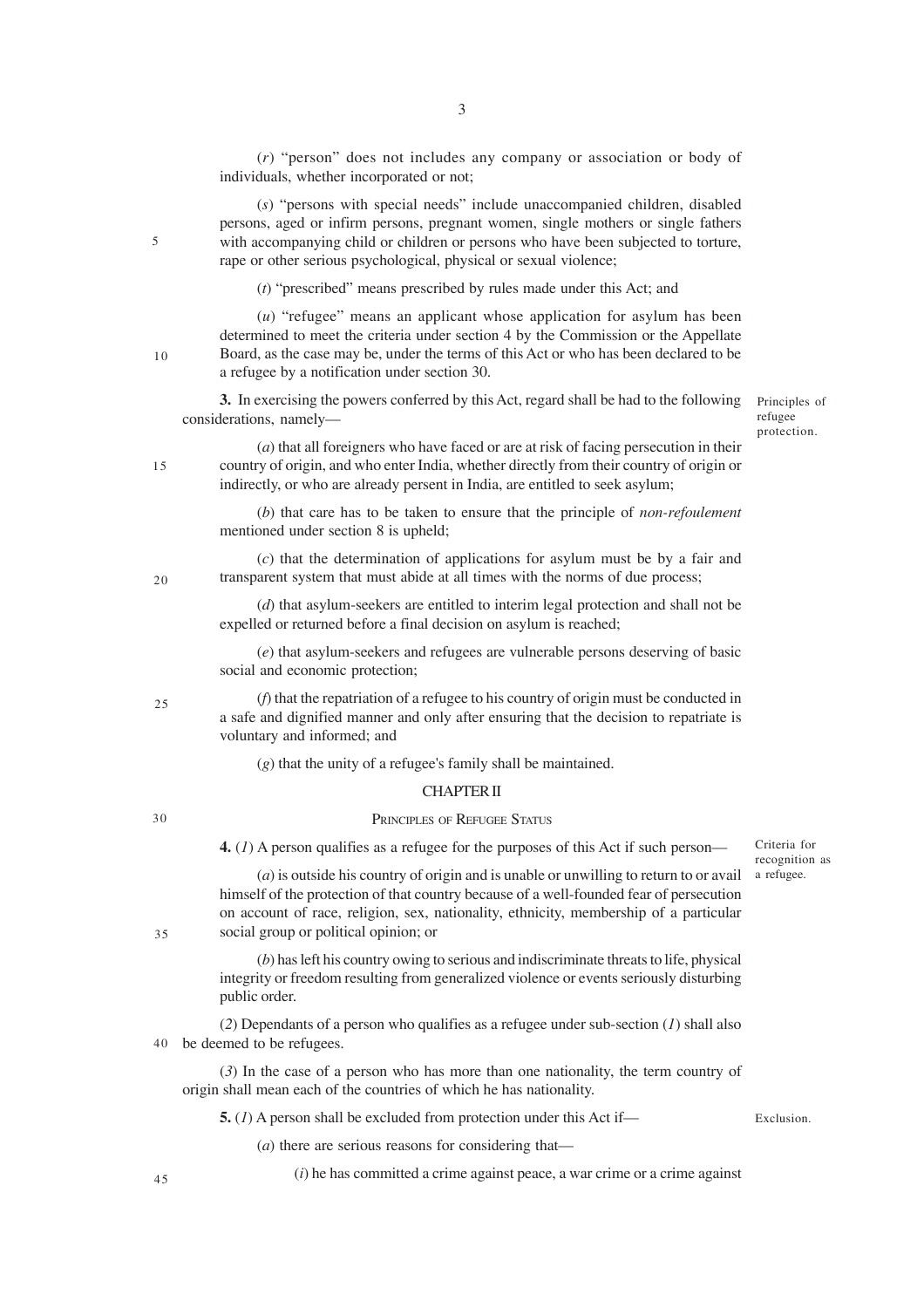humanity, as defined in any international legal instrument dealing with any such crimes which India has acceded to; or

(*ii*) he has committed a serious non-political crime outside India prior to his entry into the national territory; or

(*iii*) he has committed inhuman acts for any reason whatsoever outside of India; or 5

(*iv*) he has instigated, abetted or otherwise participated in committing the acts mentioned in sub-clauses (*i*), (*ii*) or (*iii*); or

(*b*) he poses a serious threat to the public order or national security of India and—

(*i*) has been convicted of an offence in India which is punishable by a term of imprisonment of at least 10 years; or

(*ii*) has committed an act outside India that, if committed in India, would constitute an offence punishable by a term of imprisonment of at least 10 years; or

(*c*) he has been recognised by competent authorities of India as having the rights and obligations of an Indian citizen.

(*2*) The exclusion of the applicant from protection under this Act shall not require the exclusion of his dependants where none of the reasons for exclusion applies to them.

Cessation.

**6.** (*1*) A person shall cease to be a refugee for the purposes of this Act if—

20

25

40

 $1<sub>0</sub>$ 

15

(*a*) he can no longer refuse to avail himself of the protection of the country of his citizenship, because the circumstances in respect to which he was recognised as a refugee have ceased to exist; or

(*b*) he voluntarily re-avails himself of the protection of his country of origin; or

(*c*) he has acquired the citizenship of India; or

(*d*) he has acquired the citizenship of some other country and enjoys the protection of that country; or

(*e*) he has voluntarily re-established himself in the country which he left, or outside which he remained owing to fear of persecution; or

(*f*) he has voluntarily regained the citizenship that he had been deprived of; or 30

(*g*) he, having been stateless, is able to return to the country of former ordinary residence as the circumstances in respect to which he was recognised as a refugee no longer apply.

(2) In the assessment under clauses (*a*) and (*g*) of sub-section (*1*),—

(*i*) consideration shall be given to whether the circumstances upon which the status was granted no longer apply or have changed significantly and permanently; and 35

(*ii*) due consideration shall further be given to any compelling reasons presented by the refugee concerned, arising out of previous persecution, for refusing to return to his country of origin or his former ordinary residence.

**7.** (*1*) A person's status as a refugee may be cancelled for the purposes of this Act if—

(*a*) he, or a third party acting on his behalf, misrepresented or concealed facts that were material to the determination of refugee status, with or without fraudulent intent; or

Cancellation and revocation.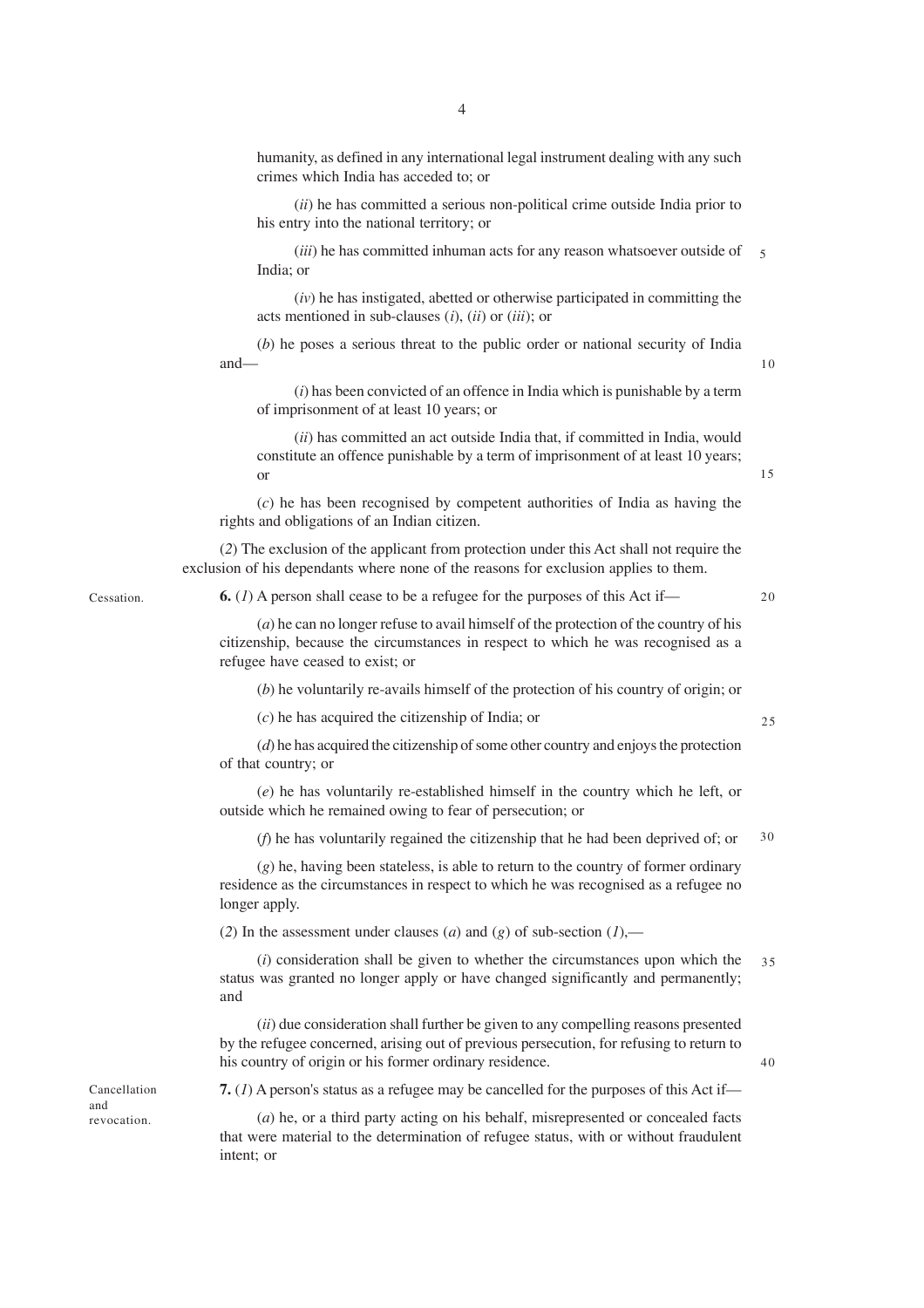(*b*) he is guilty of misconduct, including threats or bribery; or

(*c*) there was an error of fact or law in the granting of the status; or

(*d*) there was misconduct or administrative error at any stage in the hearing, including the wrongful issuance of relevant documents.

(*2*) A person's status as a refugee shall be revoked for the purposes of this Act if he subsequently engages in conduct that falls within the exclusion criteria under section 5.

**8.** No refugee present within the national territory of India shall be expelled or returned in any manner whatsoever to any country where his life or freedom would be threatened on account of his race, religion, sex, nationality, ethnicity, membership of a particular social group or political opinion.

**9.** (*1*) Subject to section 8, a refugee or asylum-seeker may be removed from India only if—

(*a*) the concerned authority of the Central Government has certified that the refugee or asylum-seeker falls within the grounds specified under sub-section (*1*) of section 5, or sub-section  $(I)$  of section 6 or section 7; or

(*b*) his application for asylum has been finally denied.

(*2*) The removal of a person on the grounds specified in sub-section (*1*) shall be effected only after such person has been duly informed of the intention of the Central Government to remove him and given the opportunity to show cause against such removal, within such time and in such manner as may be prescribed, with regard thereto.  $20$ 

(*3*) Where an order is made for the removal of a refugee or asylum-seeker from India, any dependant of such refugee or asylum-seeker, who has not been granted asylum, may be included in such an order and removed from India:

Provided that before any order for the removal of a dependant is made, such dependant shall be afforded a reasonable opportunity to make an application for asylum and he either fails to apply or his application for asylum is finally denied by the Appellate Board. 25

(*4*) The Central Government may, by an order in writing, cause any refugee or asylumseeker ordered to be removed from India, to be detained pending such removal.

(*5*) Where an order for removal is made, the concerned refugee or asylum-seeker will be removed to his country of origin:  $30$ 

Provided that where such refugee or asylum-seeker wishes to be removed to a third country, he shall be afforded reasonable time to obtain approval from such country, for his removal to that country.

(*6*) An order for removal shall be made only by the concerned authority of the Central Government in writing. 35

(*7*) An order for removal shall not be made until the final determination of an application for asylum under this Act.

## CHAPTER III

#### PROCEDURE TO APPLY FOR ASYLUM

**10.** (1) Every asylum-seeker shall have the right to make an application for asylum Application addressed to the Commission in such manner as may be prescribed.

for asylum.

31 of 1946

40

5

 $1<sub>0</sub>$ 

15

(*2*) Where a police officer or any other person exercising powers under the Foreigners Act, 1946, intercepts a foreigner who is seeking entry into India at any port of entry or international border and who expresses the intention to make an application for asylum, such

Principle of *Nonrefoulement.*

Provisions for removal from India.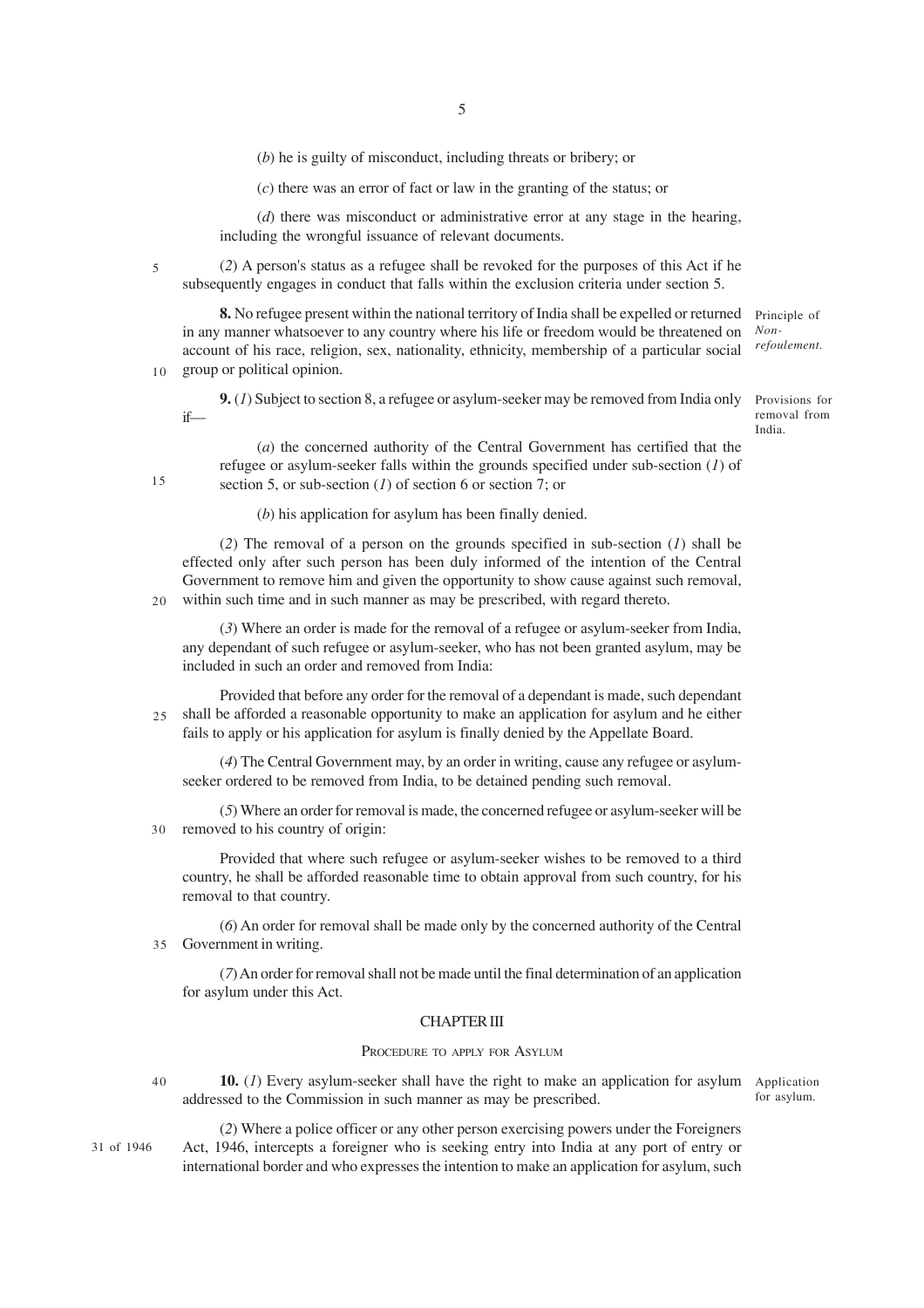police officer or person shall not deny entry into the national territory to such asylum-seeker and shall give him the necessary information regarding the procedure for asylum, and assist him in making an application for asylum under this Act.

(*3*) An application for asylum shall be made within sixty days following the asylumseeker's entry into India:

Provided that the Commission may extend the period for making an application for asylum if it is satisfied that the asylum-seeker was prevented for sufficient reasons from filing the application:

Provided further that the Commission may, after due consideration, admit an application for asylum after the said period of sixty days, where such application is based on a claim 10 arising as a consequence of events which have occurred in the asylum-seeker's country of origin since his departure, or because of a significant intensification of pre-existing factors since his departure, or because of a change in his personal circumstances:

Provided also that the Commission may, after due consideration, admit a fresh application for asylum made by the asylum-seeker after the said period of sixty days, where 15 his previous application for asylum was finally rejected, provided however that such fresh application for asylum must arise out of change in the asylum-seeker's personal circumstances or change in the circumstances in his country of origin.

(*4*) The applicant may apply on behalf of accompanying family members who are not his dependants but whose applications are on the same grounds, provided a written consent 20 of the adult family members is attached to the application made on their behalf.

(*5*) No asylum-seeker shall be detained or subjected to any penalty solely on account of his illegal entry into, or stay in India, pending the determination of his application for asylum.

(*6*) Every applicant shall, upon submitting the application for asylum, be issued a 25 registration document by the Commission in the prescribed form, valid for six months and containing identity information of the applicant and, where applicable, the identity information of his dependants and which shall enable those included in it to stay in India pending the determination of the application for asylum, and shall be issued without being subject to any fee:  $30$ 

Provided that where the decision on the application for asylum is not issued before the expiry of the registration document, the document shall be renewed for a further period of sixty days at a time, until a decision is issued.

(*7*) Where the application for asylum is rejected by the Commission, the registration document shall be renewed for a period of sixty days from the date of such decision:

Provided that where the applicant files an appeal application before the Appellate Board, the Commission shall renew the registration document as under sub-section (*2*) of section 12.

**11.** (*1*) The Commission shall examine every application for asylum and, after giving an opportunity to the applicant to be heard, and after making such further inquiry as is necessary 40 under this Act, determine whether the applicant is entitled to be recognised as a refugee in accordance with the principles under this Act.

(*2*) During the hearing under sub-section (*1*), the applicant shall be informed of and provided with the services of a competent interpreter and adequate opportunity to present evidence in support of his case.

(*3*) The Commission shall, within three months of the conclusion of the hearing, issue a decision in accordance with section 14, granting or denying asylum to the applicant.

(*4*) Where an application for asylum is accepted by the Commission, or where the

Commission to determine application for asylum.

45

35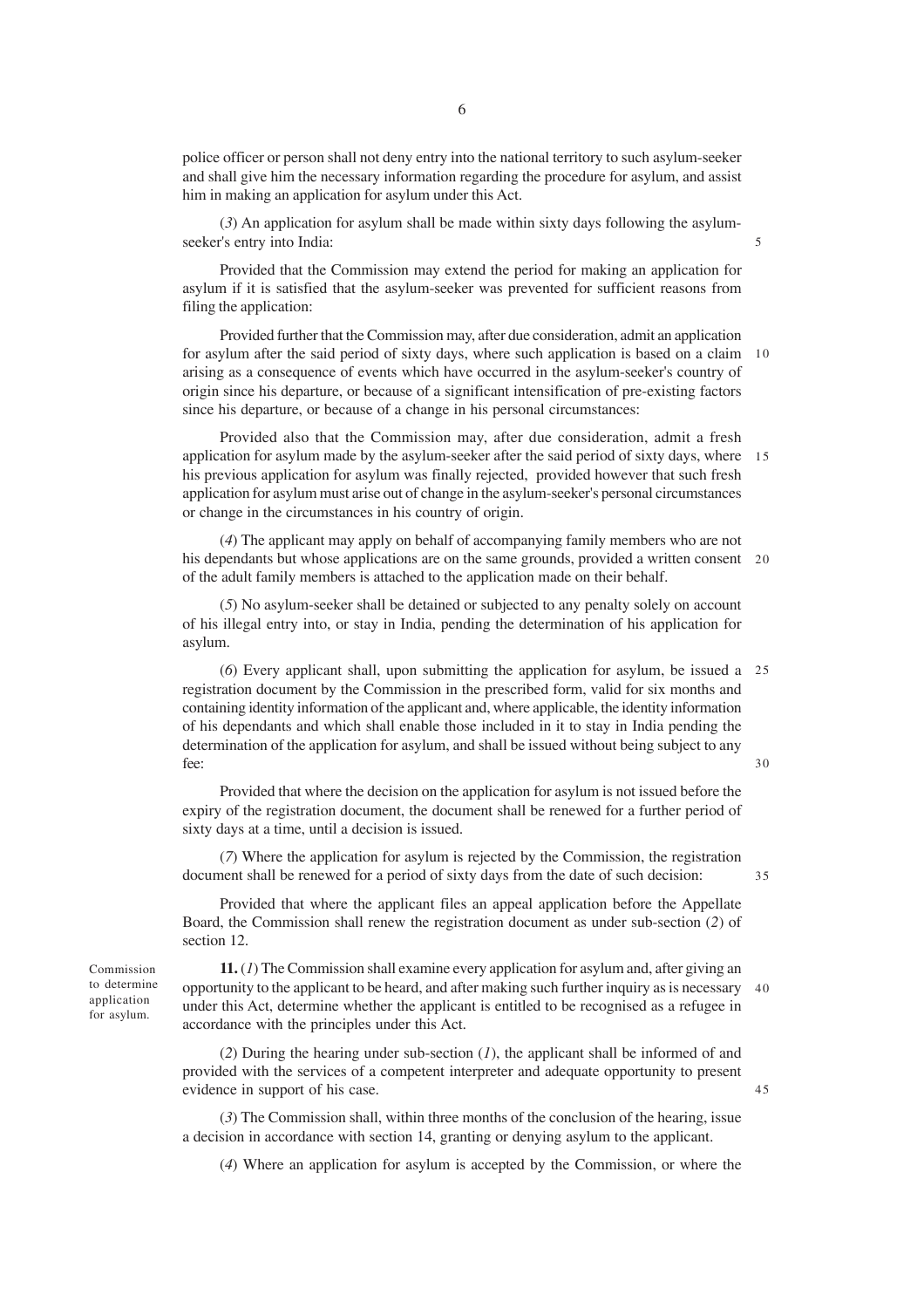appeal application is accepted by the Appellate Board, the Commission shall issue a refugee certificate containing identity information and indicating the legal status of the refugee and his dependants where applicable and which shall enable those included in it to stay in India legally.

(*5*) Where an application for asylum is rejected, the Commission shall issue a rejection letter containing detailed reasons for the decision. 5

**12.** (*1*) An applicant aggrieved by a decision of the Commission made under this Act, may, within sixty days from the date of such decision and in such manner and form, as may be prescribed, prefer an appeal to the Appellate Board:

Provided that the Appellate Board may accept an appeal application after the stipulated time period if reasonable cause for the delay is shown. 10

(*2*) On receipt of an appeal application under sub-section (*1*), the Appellate Board shall direct the Commission to renew the registration document issued under sub-section (6) of section 10 for a period of sixty days at a time, until a final decision is issued.

(*3*) The appellate Board may, after giving an opportunity to the applicant to be heard, and after making such further inquiry as is necessary under this Act, confirm, modify or set aside the decision of the Commission. 15

(*4*) During the hearing under sub-section (*3*), the applicant shall be entitled to all the rights set out in sub-section (*2*) of section 11.

(*5*) The appellate Board shall, within three months of the conclusion of the hearing, issue a decision in accordance with section 14.

(*6*) Where an application for asylum is accepted at appeal, the Appellate Board shall direct the Commission to issue a refugee certificate as under sub-section (*4*) of section 11.

(*7*) Where an appeal application is rejected, the Appellate Board shall issue a rejection 25 letter containing reasons for the decision.

(*8*) The decision of the Appellate Board shall be final.

13. (1) All hearings by the Commission under section 11 and the Appellate Board Interview. under section 12 shall include an in-person interview with the applicant within ninety days of the receipt of the application for asylum, with a view to reaching an effective and fair decision:

30

40

Provided that where the applicant is unable to be physically present for the in-person interview, the Commission or, as the case may be, the Appellate Board, may alternative arrangements to ensure that the applicant has the opportunity to be heard.

(*2*) During the asylum interview, the applicant shall be given the opportunity to express himself in the best possible manner and upon the applicant's request, his lawyer shall be permitted to attend the interview as an observer. 35

(*3*) The entire hearing shall be conducted under such principles of confidentiality as may prescribed.

(*4*) Due consideration shall be given to the circumstances of persons with special needs during the entire hearing.

(*5*) All asylum hearings shall be recorded in writing.

(*6*) Where dependants are included in the application for asylum, only those above thirteen years of age shall be interviewed.

**14.** (*1*) All decisions of the Commission and Appellate Board shall contain, in writing, Decision to be the reasons for arriving at the decision, and a copy of the same shall furnished to the reasoned. 45 Applicant.

Appeal to lie to the Appellate Board.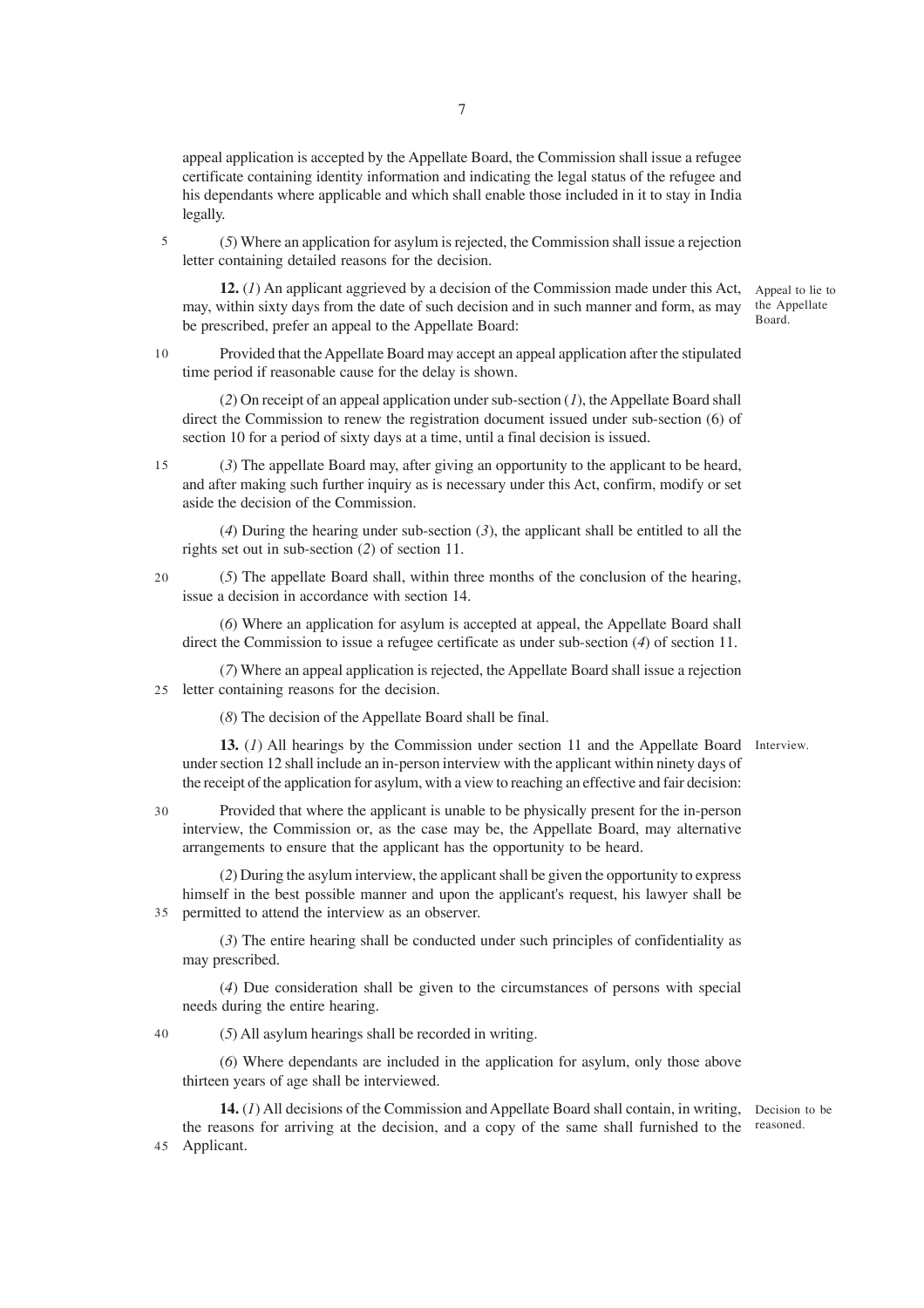(*2*) The decisions, judgements, decrees or orders of the Commission and Appellate Board shall be published, as prescribed, with due regard to principles of confidentiality.

Right to legal representation.

**15.** (*1*) The applicant or refugee, as the case may be, shall have the right to seek the assistance of a legal practitioner of his choice.

(*2*) Legal assistance shall include legal representation throughout the hearing conducted 5 by the Commission or the Appellate Board, as the case may be.

## CHAPTER IV

#### CONSTITUTION, FUNCTIONS AND POWERS OF AUTHORITIES

Establishment of National Commission for Asylum.

Composition of the Commission.

**16. (***1*) **With effect from such date as the Central Government may, by notification in the Official Gazettee appoint, there shall be established, for the purposes of this Act, a** 10 **Commission to be called the National Commission for Asylum .**

(*2*) **The Commission shall be a body corporate by the name aforesaid having perpetual succession and a common seal with power, subject to the provisions of this Act, to acquire, hold and dispose of property, both movable and immovable, and to contract, and shall by the said name, sue or be sued.**

**(***3*) **The head office of the Commission shall be at New Delhi and the Central Government may direct that additional offices of the Commission be established in any other location as may be necessary.**

**17. (***1***) The Commission shall consist of a Chief Commissioner, and not less than six other Commissioners to be appointed by the Central Government.**

 $20$ 

15

(*2*) The Chief Commissioner shall be a person who has been a judge of a High Court and shall be appointed in consultation with the Chief Justice of India.

(*3*) The Commissioners shall be appointed by the Central Government in consultation with the Chief Commissioner and shall be persons of ability, intergrity and standing who have special knowledge and professional experience of not less than ten years in refugee law 25 and policy, or not less than ten years of litigation experience in the field of human rights.

Functions of the Commission. **18.** (*1*) The Commission shall determine:

(*a*) applications for asylum, in accordance with the principles under this Act;

(*b*) cessation of refugee status in accordance with section 6; and

(*c*) cancellation or revoacation of refugee status in accordance with section 7.  $30$ 

(*2*) The Commission shall issue documentation in accordance with section 10 and section 11.

(*3*) The Commission may also inquire, *suo moto* or on an application presented to it either by an asylum-seeker, refugee or by someone acting on their behalf, in respect of the following—

(*a*) the detention of an asylum-seeker; or

(*b*) any conditions or consequent orders to be passed following the determination of asylum; or

(*c*) the repatriation of a refugee; or

(*d*) any other order that may be necessary under this Act.

40

45

35

(*4*) The Commission shall maintain a record of the details, as prescribed, of applicants who have been granted refugee status under the terms of this Act and shall make the same periodically available to the Central Government.

(*5*) The Commission may consult agencies of the United Nations, non-governmental organizations or experts for the purposes of this Act.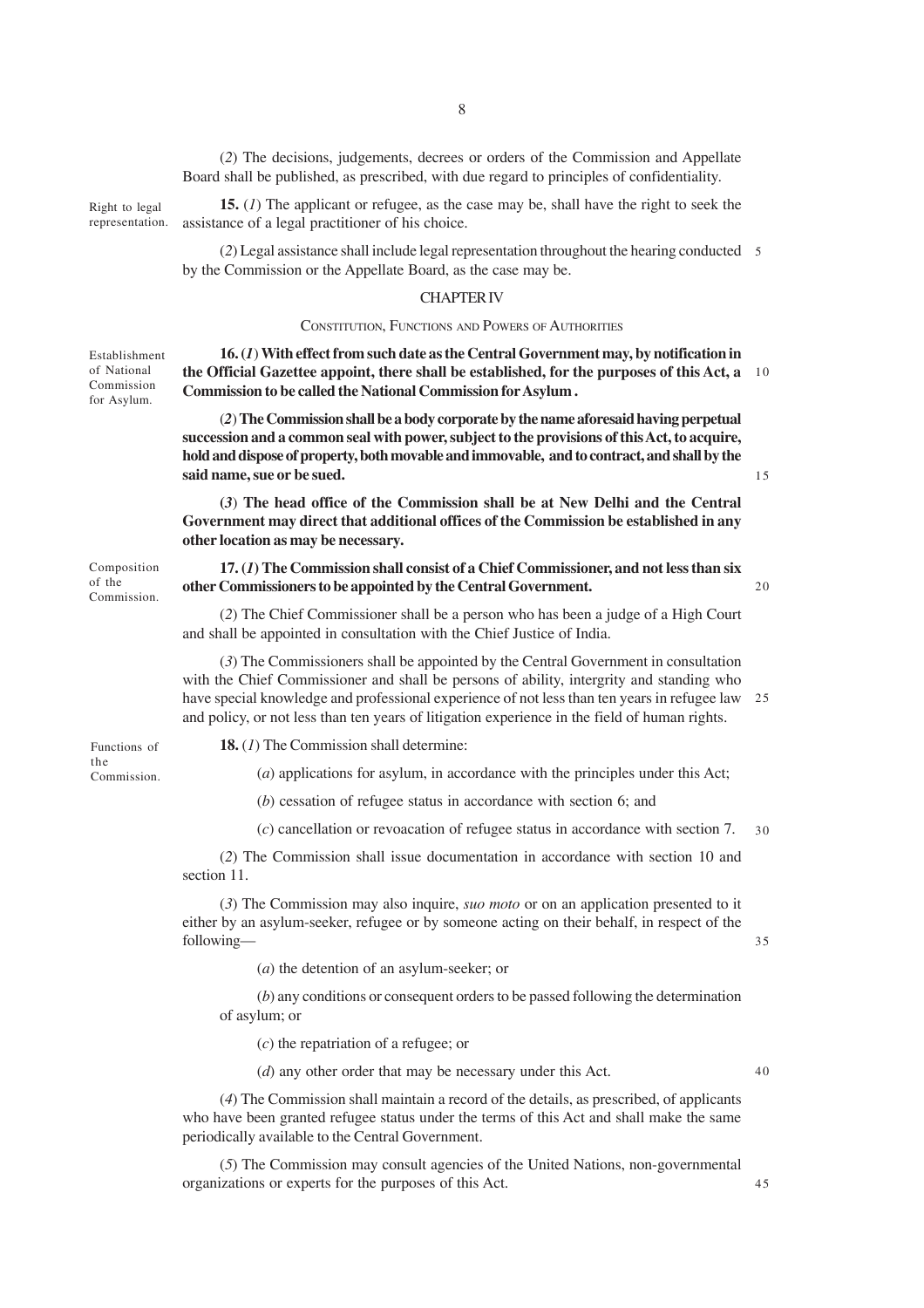(*6*) The Commission shall undertake such measures and give such directions or pass such orders as are necessary for the purpose of discharging its functions under this Act.

**19.** (*1*) In the discharge of its functions, the Commission shall be guided by the Powers of the principles of natural justice and, subject to the other provisions of this Act and of any rules made by the Central Government, the Commission shall have the power to regulate its own 5 procedure. Commission.

(*2*) The Chief Commissioner and the Commissioners shall have the power to delegate to one another such powers or functions as may be prescribed.

(*3*) In particular and without prejudice to the generality of the foregoing provisions, 10 the powers of the Commission shall include the power to determine the extent to which persons interested, or claiming to be interested, in the subject-matter of any proceeding before it may be allowed to be present or to be heard, either by themselves or by their representatives, or to examine witnesses, or otherwise take part in the proceedings:

Provided that any such procedure as may be prescribed or followed shall be guided by 15 the principles of natural justice.

(*4*) The Commission, for the purposes of any inquiry or for any other purpose under this Act, shall have the same powers as vested in a civil court under the Code of Civil Procedure, 1908, while trying suits in respect of the following matters, namely—

(*a*) summoning and enforcing the attendance of any person from any part of India and examining him on oath;

(*b*) the discovery and production of any document or other material object producible as evidence;

(*c*) the reception of evidence on affidavit;

(*d*) the requisitioning of any public record from any court or office;

(*e*) the issuing of any commission for the examination of witnesses; and

(*f*) any other matter which may be prescribed.

(*5*) The Commission may cause an inquiry to be made into the compliance of its orders or directions made in the exercise of its powers under this Act, and may impose such penalties as may be prescribed.

(*6*) The Commission, with a view to rectifying any mistake apparent from the record, shall have the power to amend any order or direction passed by it under the provisions of this Act: 30

Provided that the Commission shall not, while rectifying any mistake apparent from the record, amend the substantive part of such order or direction.

**(***7***) The Commission may, appoint such administrative, technical, and other staff as it may consider necessary.** 35

**20. (***1***) With effect from such date as the Central Government may, by notification in** Establishment **the Official Gazette appoint, there shall be established, for the purposes of this Act, a body to be called the National Appellate Board for Asylum.**

**(***2***) The Appellate Board shall be a body corporate by the name aforesaid having perpetual succession and common seal with power, subject to the provisions of this Act, to acquire, hold and dispose of property, both movable and immovable, and to contract, and shall, by the said name, sue or be sued.** 40

**(***3***) The office of the Appellate Board shall be at New Delhi or such other location as directed by the Central Government.** 45

5 of 1908

20

25

of the Appellate Board.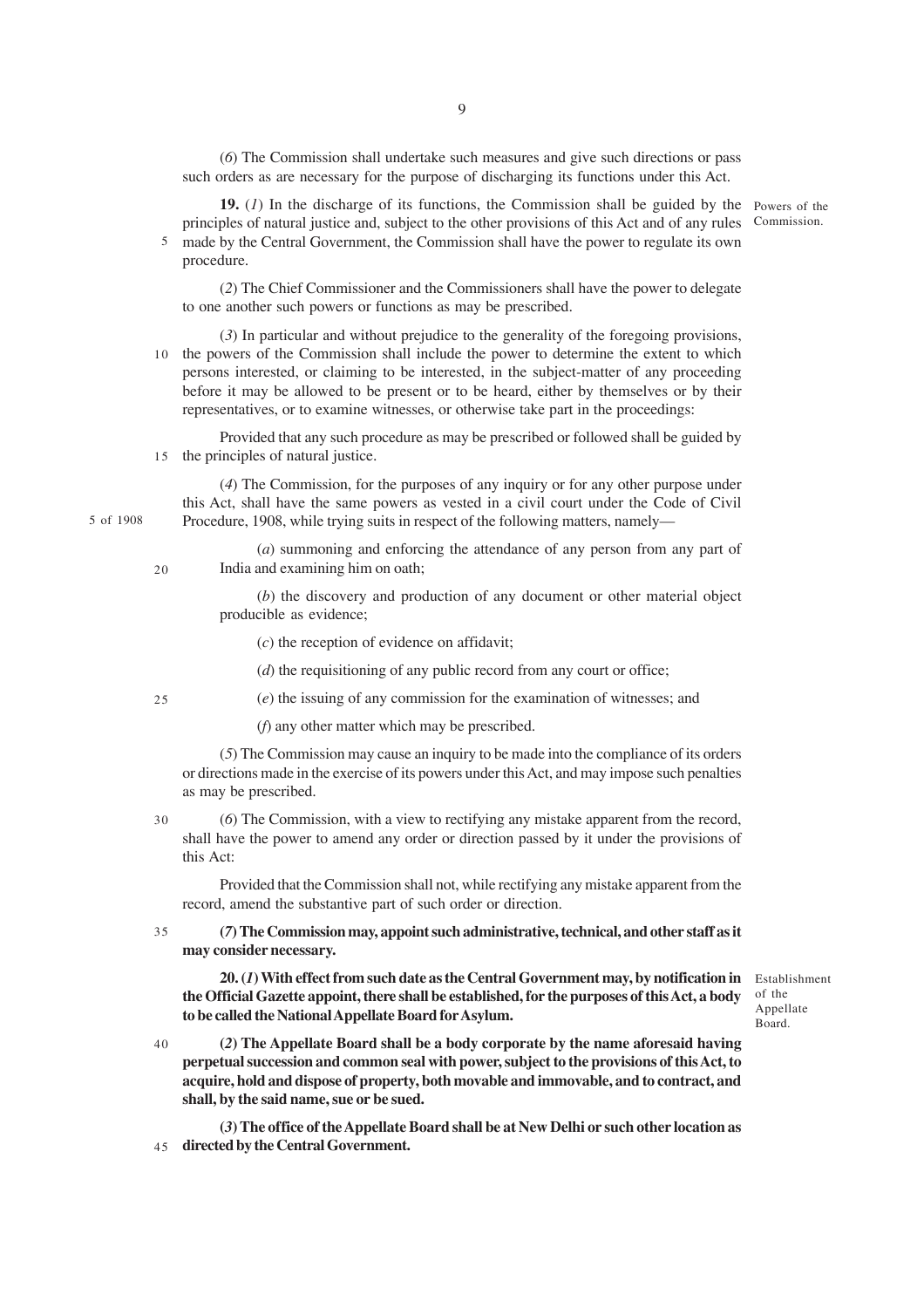Composition of the Appellate Board.

## **21. (***1***) The Appellate Board shall consist of a Chairperson, and not less than four other Members to be appointed by the Central Government.**

(*2*) The Chairperson shall be a person who has been a judge of the Supreme Court and shall be appointed in consultation with the Chief Justice of India.

(*3*) A Member shall be appointed by the Central Government in consultation with the 5 Chairperson and shall be a person who has been a judge of a High Court, or has had at least five years of experience as a Commissioner, or has special knowledge of and professional experience of not less than fifteen years in, refugee law and policy.

Functions of the Appellate Board.

**22.** (*1*) The Appellate Board may, *suo moto* or on the presentation of an appeal application, examine, confirm, modify or set aside any decision, direction, judgment, decree 10 or order of the Commission.

(*2*) The Appellate Board may also inquire on an appeal application presented to it either by an asylum-seeker or by someone acting on his behalf, in respect of any decision or order given by the Commission under sub-section (*3*) of section 19.

(*3*) The Appellate Board shall direct the Commission to issue documentation in 15 accordance with section 12.

(*4*) The Appellate Board may consult agencies of the United Nations, non-governmental organizations or experts for the purposes of this Act.

(*5*) The Appellate Board shall undertake such measures and give such directions or pass such orders as are necessary, for the purpose of discharging its functions under this 20 Act.

(*6*) Subject to the provisions of the Rules, the Appellate Board shall have the power to review any decision, judgment, decree or order made by it.

Powers of the Appellate Board.

**23.** (*1*) In the discharge of its functions, the Appellate Board shall be guided by the principles of natural justice and, subject to the other provisions of this Act and any rules 25 made by the Central Government, the Appellate Board shall have the power to regulate its own procedures.

(*2*) The Chairperson and the Members of the Appellate Board shall have the power to delegate to one another such powers or functions as may be prescribed.

(*3*) In particular and without prejudice to the generality of the foregoing provisions, 30 the powers of the Appellate Board shall include the power to determine the extent to which persons interested, or claiming to be interested, in the subject-matter of any proceeding before it may be allowed to be present or to be heard, either by themselves or by their representatives, or to examine witnesses or otherwise take part in the hearing:

Provided that any such procedure as may be prescribed or followed shall be guided by 35 the principles of natural justice.

(*4*) The Appellate Board, for the purposes of any inquiry or for any other purpose under this Act, shall have the same powers as vested in a civil court under the Code of Civil Procedure, 1908, while trying suits in respect of the following matters, namely—

(*a*) summoning and enforcing the attendance of any person from any part of 40 India and examining him on oath;

(*b*) the discovery and production of any document or other material object producible as evidence;

(*c*) the reception of evidence on affidavit;

(*d*) the requisitioning of any public record from any court or office;

(*e*) the issuing of any commission for the examination of witnesses; and

(*f*) any other matter which may be prescribed.

45

5 of 1908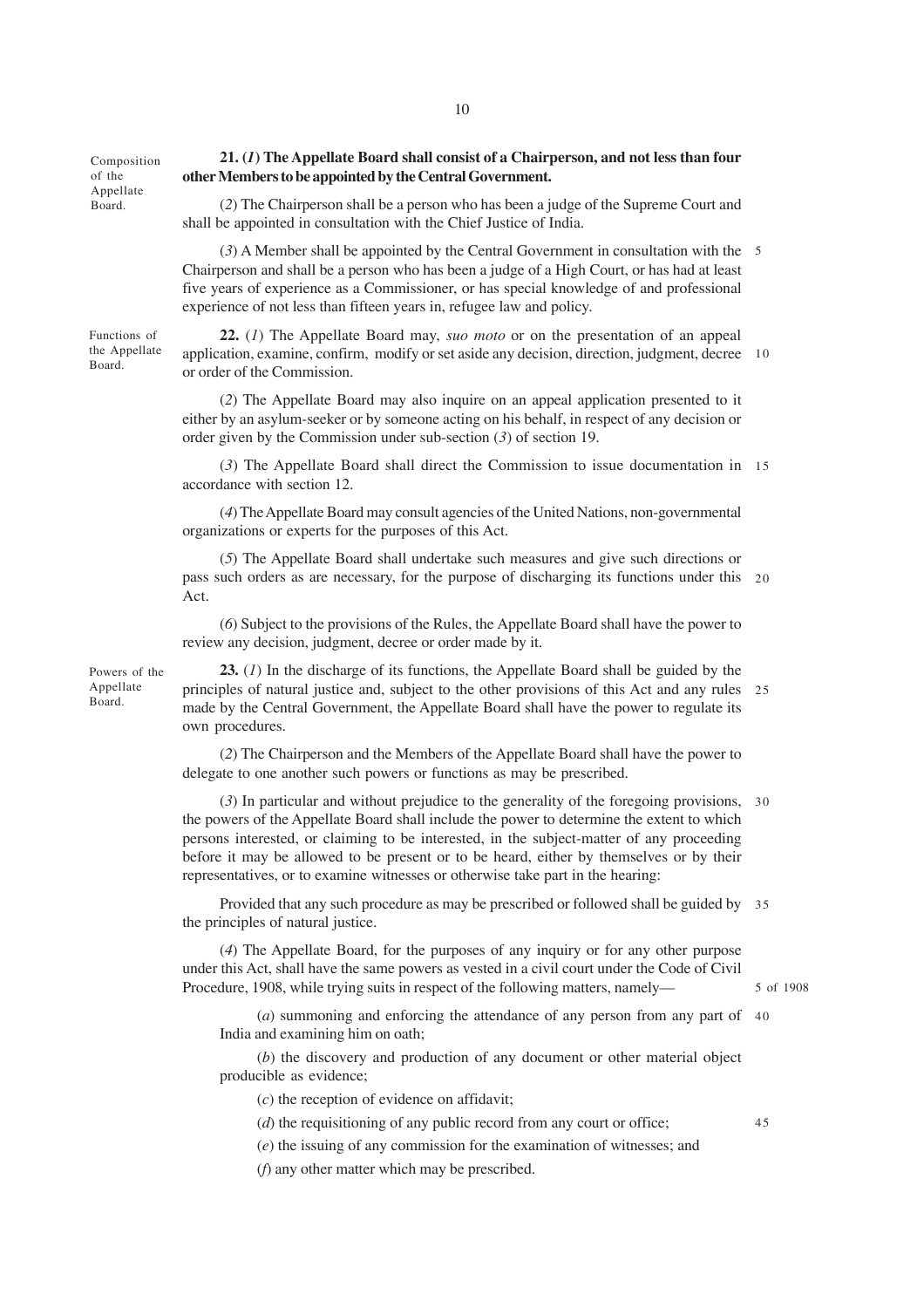(*5*) The Appellate Board may cause an inquiry to be made into the compliance of its orders or directions made in the exercise of its powers under the Act and impose such penalties as prescribed.

(*6*) The Appellate Board, with a view to rectifying any mistake apparent from the 5 record, shall have the power to amend any order or direction passed by it under the provisions of this Act:

Provided that the Appellate Board shall not, while rectifying any mistake apparent from the record, amend the substantive part of such order or direction.

## (*7***) The Appellate Board may, appoint such administrative, technical, and other staff as it may consider necessary.** 10

**24.** (*1*) At the time of appointing the Chief Commissioner, Commissioner, Chairperson or Member, the Central Government shall satisfy itself that such person does not and will not have any financial or other interest as is likely to affect prejudicially his functions as such Chief Commissioner, Commissioner, Chairperson or Member.

Term of Office, Conditions of Service, etc. of the Chief Commissioner, Commissioners Chairperson and the Members.

(*2*) The Chief Commissioner, Commissioner, Chairperson or Member shall hold office for a term of five years from the date on which he enters his office and shall eligible for reappointment for a further term of five years: 15

Provided that no person shall hold office after he has attained the age of seventy years.

(*3*) Notwithstanding anything contained in sub-section (*2*), the Chief Commissioner, Commissioner, Chairperson or Member may—  $20$ 

(*a*) by notice in writing under his hand and addressed to the concerned authority of the Central Government, resign from his office at any time; or

(*b*) be removed from office in accordance with the provisions of section.

(*4*) A vacancy caused by the resignation or removal of the Chief Commissioner, Commissioner, Chairperson or Member under sub-section (*3*) shall be filled by fresh appointment. 25

(*5*) In the event of a vacancy in the post of the Chief Commissioner or Chairperson, one of the Commissioners or as the case may be, Members, as the Central Government may by notification authorize in this behalf, shall act as the Chief Commissioner or Chairperson, till 30 such date on which a new Chief Commissioner or Chairperson, appointed in accordance with the provisions of this Act, enters office.

(*6*) When the Chief Commissioner or Chairperson is unable to discharge his functions owing to absence, illness or any other cause, such one of the Commissioners or as the case may be, Members, as the Chief Commissioner or Chairperson may authorize in writing in this 35 behalf, shall discharge the functions of the Chief Commissioner or Chairperson, till such date on which the Chief Commissioner or Chairperson resumes his duties.

**(***7***) The salaries and allowances payable to, and the other terms and conditions of service of, the Chief Commissioner, Commissioner, Chairperson and Member shall be such as may be prescribed:** 40

Provided that neither the salary and allowances nor the other terms and conditions of service of the Chief Commissioner, Commissioner, Chairperson or Member shall be varied to his disadvantage after his appointment.

(*8*) The Chief Commissioner or Commissioner, upon ceasing to hold such office, shall not hold any appointment under the Central Government or under any State Government for 45a period of two years from the date on which he ceases to hold such office, except where he is appointed to the Appellate Board, subject to the provisions of this Act.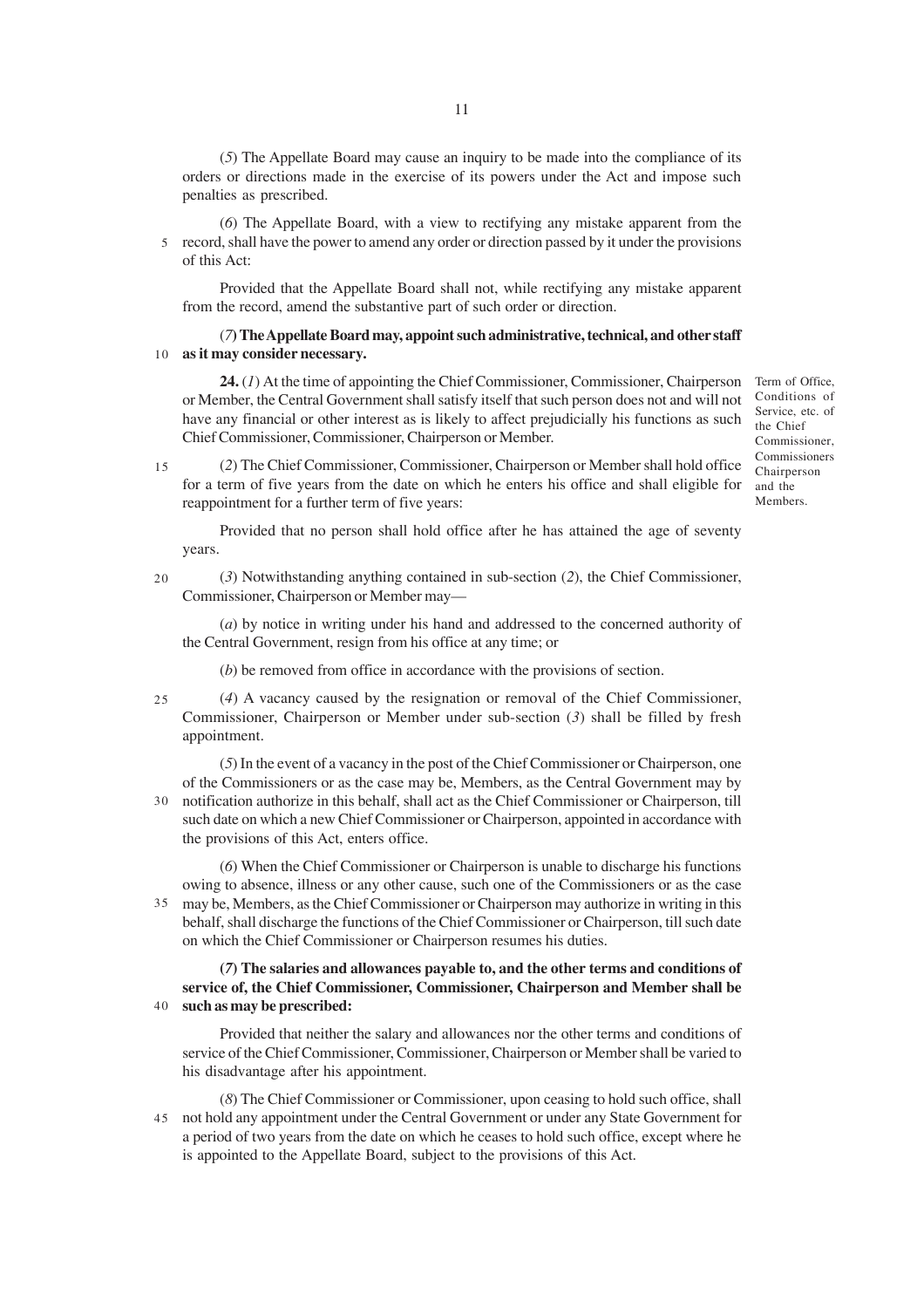(*9*) A Member, upon ceasing to hold such office, shall not hold any appointment under the Central Government or under any State Government for a period of two years from the date on which he ceases to hold such office, except where he is appointed Chairperson, subject to the provisions of this Act.

(*10*) The Chairperson, upon ceasing to hold such office, shall not hold any further 5 appointment under the Central Government or under any State Government.

**25.** (*1*) The Central Government may remove from office a Chief Commissioner, Commissioner, Chairperson or Member, who—

(*a*) is adjudged an insolvent; or

(*b*) engages during his term of office in any paid employment outside the duties 10 of his office; or

(*c*) is unfit to continue in office by reason of infirmity of mind or body; or

(*d*) is of unsound mind and stands so declared by a competent court; or

(*e*) is convicted for an offence which in the opinion of the Central Government involves moral turpitude; or

(*f*) has acquired such financial or other interest as is likely to affect prejudicially the functions of his office; or

(*g*) has so abused his position as to render his continuance in office prejudicial to the public interest.

(*2*) Notwithstanding anything contained in sub-section (*1*), neither the Chief 20 Commissioner or Commissioner, nor the Chairperson or Member shall be removed from office on the grounds specified in clause (*f*) or clause (*g*) of that sub-section unless the Supreme Court, on a reference being made to it in this behalf by the Central Government, has, on an inquiry held by it in accordance with such procedure as it may be specified in this behalf, has reported that the concerned Chief Commissioner, Commissioner, Chairperson or Member 25 ought, on such grounds, to be removed.

**26.** (*1*) The Central Government shall appoint a Secretary to the Commission and a Secretary (by whatever name called) to the Appellate Board to exercise and perform, under the control of the Commission or, as the case may be, Appellate Board, such powers and duties as may be prescribed or as may be specified by the Commission or Appellate Board. 30

(*2*) The Secretary to the Commission or the Appellate Board, as the case may be, shall have the powers of general superintendence, direction and control in respect of all administrative matters of the Commission or Appellate Board:

Provided that the Secretary to the Commission or the Appellate Board may delegate such of his powers, as he may think fit, to any other officer of the Commission or the 35 Appellate Board.

## **(***3***) The salaries and allowances payable to, and the conditions of service of, the Secretary and other officers and employees of the Commission and the Appellate Board shall be such as may be prescribed.**

27. No act or proceeding of the Commission, or, as the case may be, the Appellate 40 Board, shall be questioned on the ground merely of the existence of any vacancy or defect in the appointment of the Chief Commissioner, Commissioner, Chairperson or Member, or any defect in the appointment of a person acting as the Chief Commissioner, Commissioner or Member.

Secretary, Officers and Other Employees of Commission or Appellate Board.

Removal of the Chief Commissioner, Commissioner, Chairperson and Member from Office.

not to invalidate proceedings of the Commission and the **Appellate** Board.

Vacancies, etc.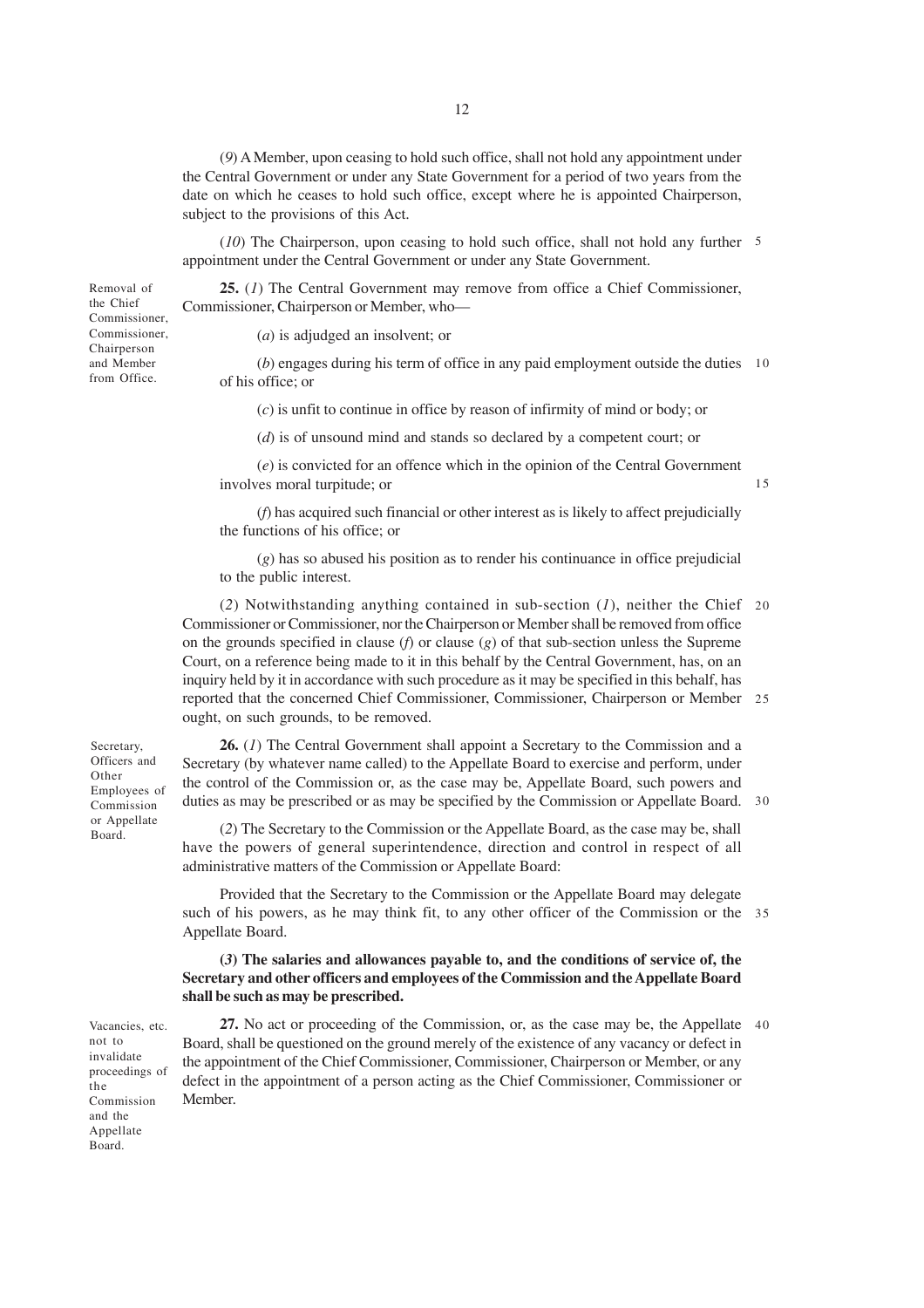45 of 1860

10

**29.** The Commission and the Appellate Board shall be deemed to be a civil court for the purposes of section 195 and Chapter XXVI of the Code of Criminal Procedure, 1973 and every proceeding before the Commission or the Appellate Board shall be deemed to be a judicial proceeding within the meaning of sections 193 and 228, and for the purposes of section 196, of the Indian Penal Code, 1860. 2 of 1974 45 of 1860 5

servants within the meaning of section 21 of the Indian Penal Code, 1860.

## CHAPTER V

#### MASS INFLUX SITUATIONS

**30.** (*1*) The Central Government may, by notification in the Official Gazette, declare such group or category of persons in a mass influx to be refugees as defined under clause (o) of section 2.

(*2*) The Persons who have crossed an international border as part of a mass influx but 15 are not declared to be refugees by a notification of the Central Government under subsection (*1*) shall be allowed to make an application for asylum under section 10 of this Act.

**31.** (*1*) The Central Government may cause all mass influx refugees notified under section 30 to register their names in such form and manner as may be prescribed.

(*2*) A refugee who has registered his name in accordance with sub-section (*1*) shall be issued an identity card in such form and manner as may be prescribed, which shall entitle him 20 to all of the rights set out in section 36.

**32.** (*1*) The Central Government may, by order, impose reasonable restrictions on the movement or location of mass influx refugees:

Provided that nothing in this sub-section shall impair the right of a refugee to seek and enter employment outside the designated area in such manner as may be prescribed. 25

(*2*) The Central Government may, by order in writing, cause any refugee found violating the restrictions imposed under sub-section (*1*) to be detained.

(*3*) Nothing in this section shall apply to any refugee who has been granted asylum in India following an application for asylum made under section 10.

30

**33.** (*1*) The Central Government may, by notification in the Official Gazette, extend, alter, substitute or withdraw a notification concerning mass influx refugees made under section 30:

Provided that such extension, alteration, substitution or withdrawal shall apply only to asylum-seekers arriving after the date of notification.

(*2*) Any action revoking or altering the grant of refugee status to mass influx refugees shall be reviewed by the Commission. 35

## CHAPTER VI

## PROVISIONS RELATED TO VOLUNTARY REPATRIATION

**34.** (*1*) Subject to the provisions of this Act, the Central Government may repatriate refugees to their country of origin. 40

(*2*) The Central Government shall carry out any voluntary repatriation activities in cooperation with international organisations, public institutions and agencies, and civil society organisations.

Provisions for voluntary repatriation.

Registration

of mass influx refugees.

Chief Commissioner, Commissioners, Chaiperson and Members to be Public Servants.

Proceedings before Commission or Appellate Board to be Judicial Proceedings.

Powers of the Central Government with respect to mass influx situations.

Special provisions with regard to movement, etc.

Modification of a mass influx situation.

**28.** The Chief Commissioner, Commissioners, Chairperson, Members and other permanent staff of the Commission and the Appellate Board shall be deemed to be public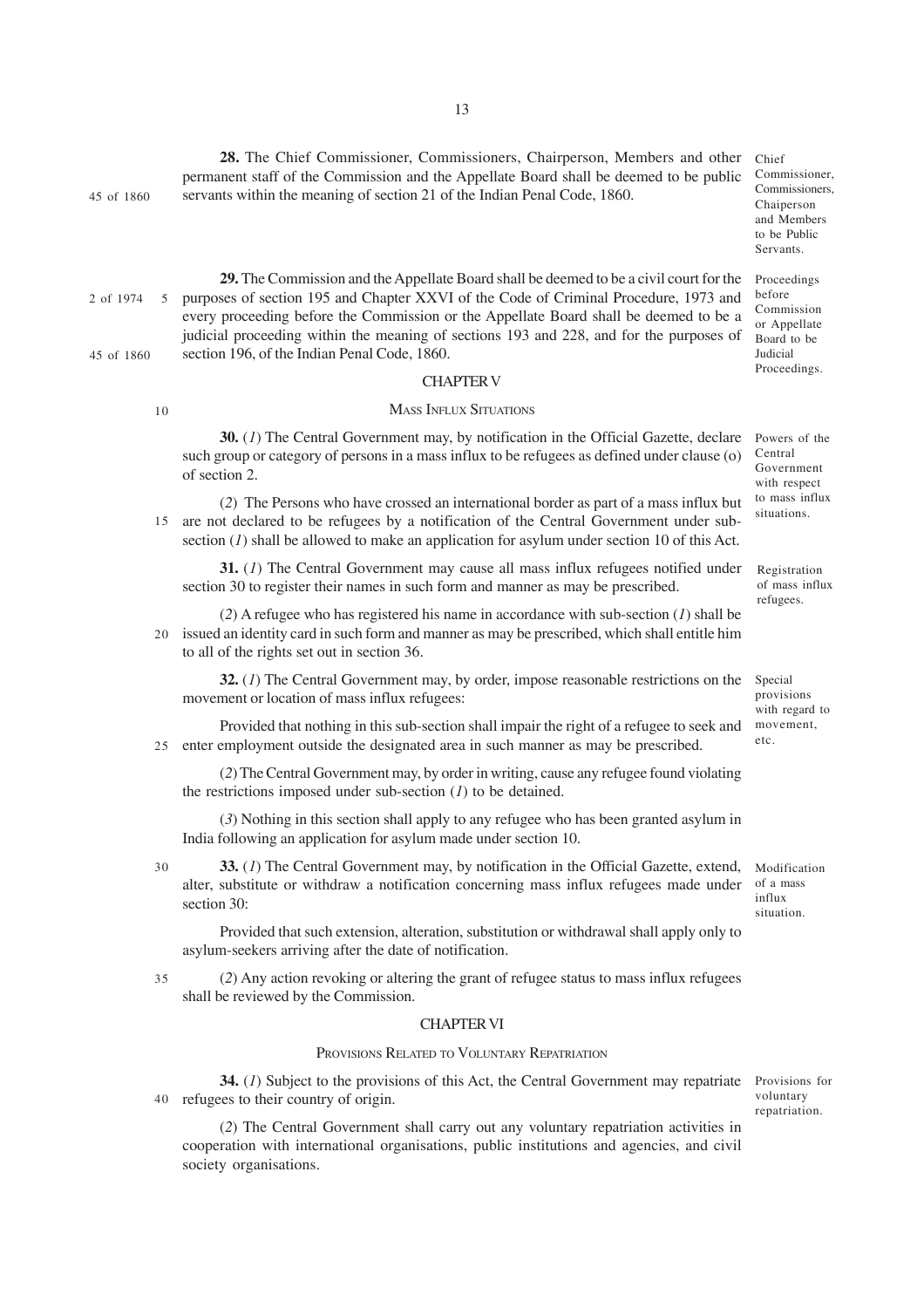(*3*) A refugee who wishes to be voluntarily repatriated to his country of origin shall make a written application to the Commission in such form and manner as may be prescribed.

(*4*) No refugee may be repatriated unless the Commission is satisfied, after conducting an inquiry, that the written application for repatriation is voluntary and genuine, and that repatriation to the country of origin is possible in a safe and dignified manner.

(*5*) Any order of repatriation by the Central Government shall be placed before the Commission for its information, and for such further orders or directions as may be necessary.

(*6*) No order of repatriation of the Central Government shall be implemented unless it has received the approval of the Commission.

#### CHAPTER VII

#### RIGHTS AND DUTIES OF REFUGEES AND ASYLUM-SEEKERS

**35.** (*1*) A refugee whose grant of asylum was made in pursuance of an application for asylum under section 10 shall be entitlted to—

(*a*) a formal written recognition of asylum, in such form and manner as may be prescribed under section 11 and section 12 that constitutes an enforceable basis for 15 his continued residence in India;

(*b*) an identify document of the nature described in section 37;

(*c*) a travel document of the nature described in section 37;

(*d*) apply for a residence permit and other government documents for which he may be eligible on the strength of the documents specified in clause (*a*) of this sub-20 section;

(*e*) freedom from discrimination on the basis of race, religion, sex, nationality, ethnicity, place of birth or any of them;

(*f*) fair and just treatment in accordance with due process and procedure established by law;

(*g*) choose his place of residence and move freely within the territory of India, subject to any reasonable restrictions that may be imposed in the public interest;

(*h*) seek and enter employment in the private sector;

#### **(***i***) the same healthcare rights and services that apply to Indian citizens;**

## **(***j***) free and compulsory primary education; and**

30

35

(*k*) the right to move relevant courts of law by appropriate proceedings for the enforcement of rights conferred by Part III of the Constitution.

(*2*) Every refugee and asylum-seeker shall be bound by the laws of India.

**36.** (*1*) An asylum-seeker whose application for asylum under section 10 is pending, or a mas influx refugee notified under section 30 of this Act, shall be entitled to—

(*a*) a temporary identity document that constitutes an enforceable basis for his continued presence in India;

(*b*) seek and enter employment in accordance with government policy;

**(***c***) the same healthcare rights and services that apply to Indian citizens;**

#### **(***d***) free and compulsory primary education;**

(*e*) freedom from discrimination on the basis of race, religion, sex, nationality, ethnicity, place of birth or any of them; and

(*f*) the right to move relevant courts of law by appropriate proceedings for the enforcement of rights conferred by this Act and Part III of the Constitution.

Protection and general rights of refugees.

25

5

10

Rights of asylumseekers and mass influx refugees.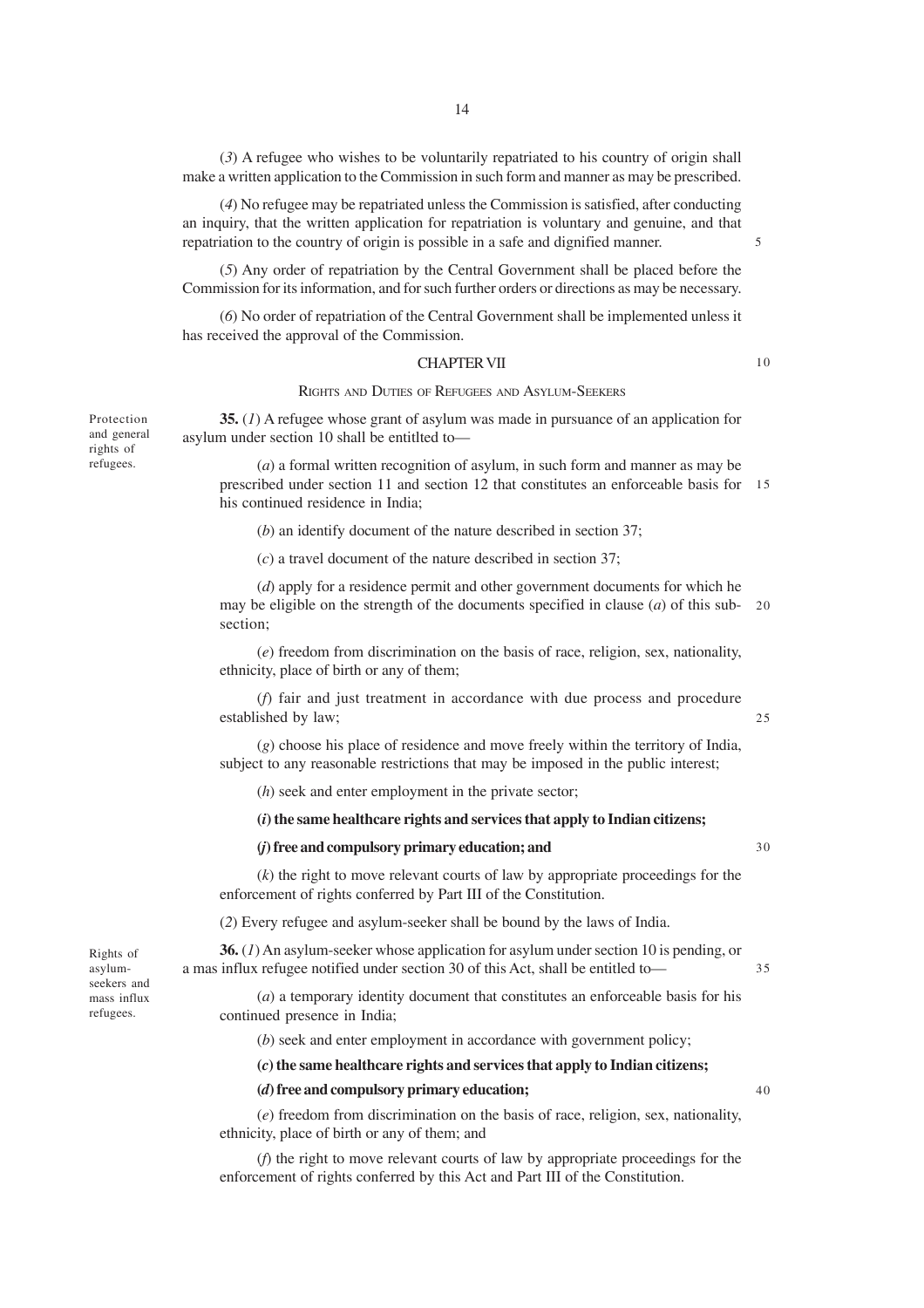(*2*) The rights and benefits extended to refugees and asylum-seekers shall not be construed to provide more rights and benefits than those accorded to citizens.

**37.** (*1*) All refugees and asylum-seekers shall be entitled to a legally enforceable document of identity issued by the Central Government which shall mention—

Identity and travel documents.

5

(*a*) the identity number of the holder, issued in the prescribed manner;

(*b*) the holder's legal status in India;

(*c*) the holder's surname, forename(s), sex, date of birth, and place or country where he was born;

(*d*) the country of which the holders is a citizen, if any; and

10

(*e*) a recent photograph of the holder.

(*2*) The document of identity shall be valid for a period of five years and may be renewed for period as may be prescribed.

(*3*) Such document of identity shall bear the seal of the Government authority that issues it.

15

20

(*4*) A refugee whose grant of asylum was made in pursuance of an application for asylum under section 10 shall be entitled to a legally enforceable document authorising his travel from and to India, subject to such restrictions as may be specified in this regard by the Central Government.

## CHAPTER VIII

### TECHNICAL ASSISTANCE

**38.** The Central Government, the Commission or the Appellate Board, as the case may rechnical be, may seek the good offices of the United Nations or other relevant agencies for its Assistance. expertise, technical assistance and guidance in relation to any matter arising under this Act.

#### CHAPTER IX

## 25

#### FINANCE, AUDIT AND ANNUAL REPORT

**39.** (*1*) The Central Government, shall after due appropriation made by Parliament, by law in this behalf, pay to the Commission and the Appellate Board, by way of grants, such sums of money as the Central Government may think fit for being utilised for the purposes of this Act. Grants by the Central Government.

30

(*2*) The Commission and the Appellate Board may spend such sums as it thinks fit for performing the functions under this Act, and such sums shall be treated as expenditure payable out of the grants referred to in sub-section (*1*).

**40.** (*1*) The Commission and the Appellate Board shall maintain proper accounts and othe relevant records, and prepare an annual statement of accounts, in such form as may be prescribed by the Central Government in consultation with the Comptroller and Auditor-35 General of India. Accounts and Audit.

(*2*) The Accounts of the Commission and the Appellate Board shall be audited by the Comptroller and Auditor-General at such intervals as may be specified by him and any expenditure incurred in connection with such audit shall be payable by the Commission and 40 the Appellate Board to the Comptroller and Auditor-General.

(*3*) The Comptroller and Auditor-General or any person appointed by him in connection with the audit of the accounts of the Commission and the Appellate Board under this Act, shall have the same rights, privileges, and authority in connection with such audit, as the Comptroller and Auditor-General generally has in connection with the audit of Central

Government accounts: 45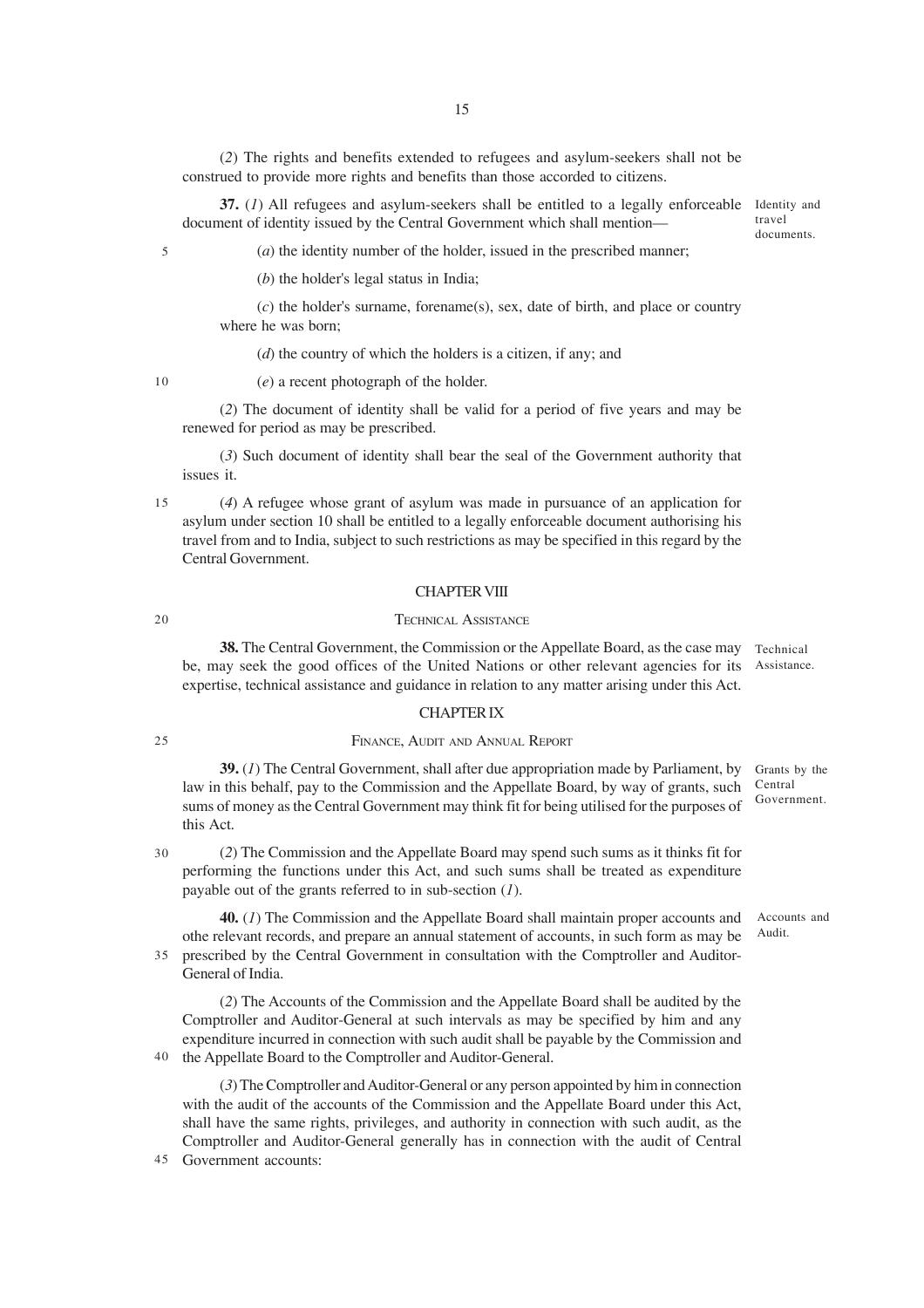Provided further that the Comptroller and Auditor-General shall, in particular, have the right to demand the production of books, accounts, connected vouchers and other documents and papers, and to inspect any of the offices of the Commission and the Appellate Board.

(*4*) The accounts of the Commission and the Appellate Board, as certified by the Comptroller and Auditor-General or any other person appointed by him in this behalf, together 5 with the audit report thereon, shall be forwarded annually to the Central Government by the Commission and the Appellate Board.

(*5*) The Central Government shall cause the audit report forwarded under sub-section (*4*) to be laid before each House of Parliament as soon as may be after it is received.

**41.** (*1*) The Commission and the Appellate Board shall prepare, once in every year, in 10 such form and at such time as may be prescribed, an annual report giving a full account of its activities during the previous year, copies of which shall be forwarded to the Central Government.

(*2*) A copy of the report received under sub-section (*1*) shall be laid, as soon as may be after it is received, before each House of Parliament.

15

#### CHAPTER X

### **MISCELLANEOUS**

**42.** (*1*) The Central Government may, by notification in the Official Gazette, make rules for carrying out the purposes of the Act.

(*2*) In particular, and without prejudice to the generality of the foregoing provision, 20 such rules may provide for—

(*a*) the procedure for removing a refugee or asylum-seeker from India under section 9;

(*b*) the detention of refugees or asylum-seekers;

(*c*) the procedure regarding an application for asylum, subject to the provisions 25 contained under this Act;

(*d*) the salaries and allowances and other terms and conditions of service of the Chief Commissioner, Commissioners, Chairperson, and Members under section 24;

(*e*) the salaries and allowances and other terms and conditions of service of the Secretary and other staff for the Commission and Appellate Board under section 26;

30

(*f*) the reception and registration of mass influx refugees, and all other matters connected to the management of such refugees;

(*g*) the procedure for voluntary repatriation of refugees;

(*h*) the enforcement of the rights and duties of refugees and asylum seekers; and

(*i*) the effective implementation of this Act.

35

(*3*) Every rule made under this Act shall be laid, as soon as may be after it is made, before each House of Parliament, while it is in session, for a total period of thirty days which may be comprised in one session or in two or more successive sessions, and if, before the expiry of the session immediately following the session or the successive sessions aforesaid, both Houses agree in making any modification in the rule of both the Houses agree that the 40 rule should not be made, the rules shall thereafter have effect only in such modified form or be of no effect, as the case may be; so, however, that any such modification or annulment shall be without prejudice to the validity of anything previously done under that rule.

Empowerment of Concerned **Authorities** 

**43.** The Central Government may by order empower the concerned authorities to assist and cooperate with the Commission and the Appellate Board for the enforcement of 45this Act.

Power to make Rules.

Annual Report.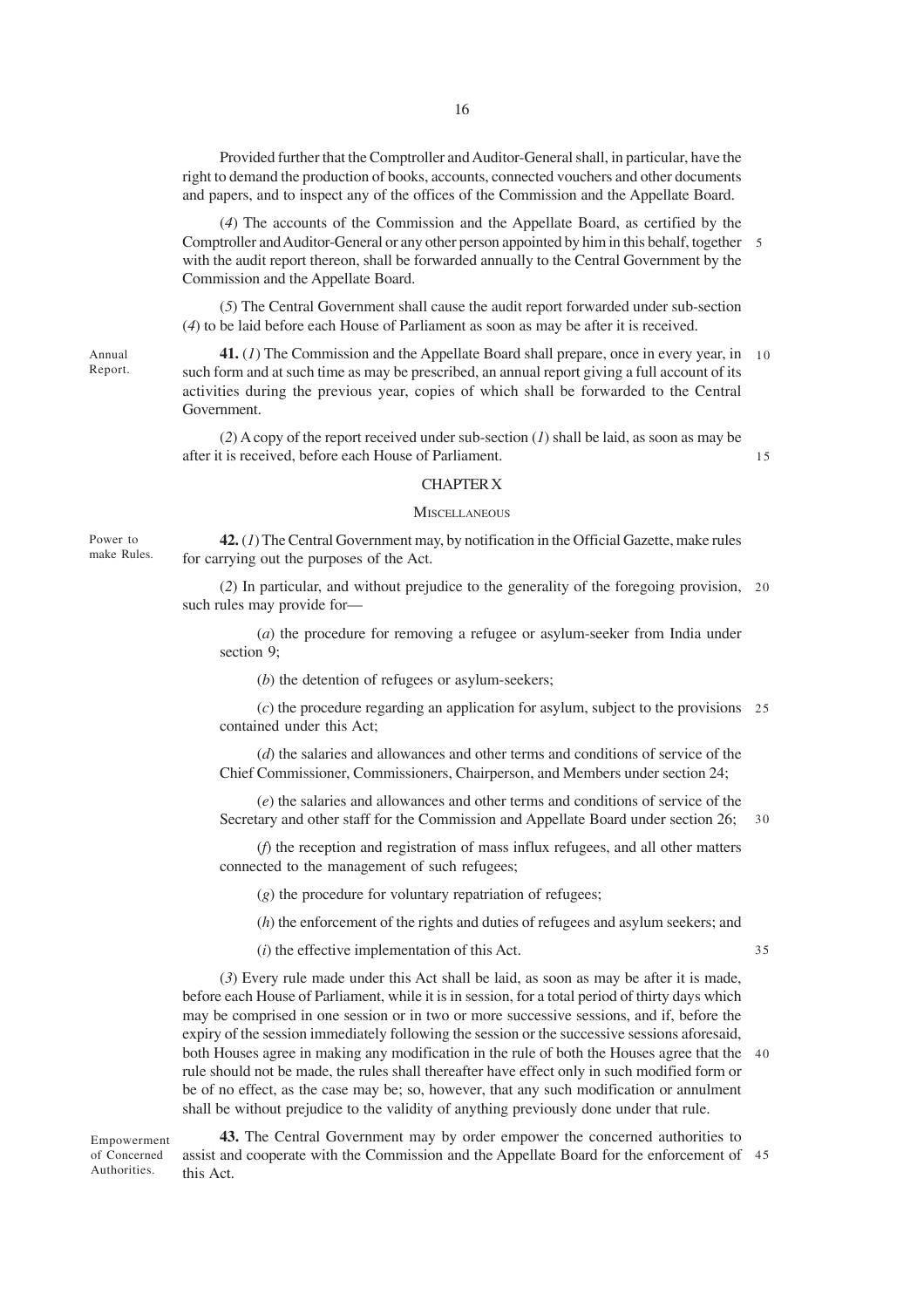**44.** On and from the appointed day, no court or authority shall have, or be entitled to Bar of exercise, any jurisdiction, powers or authority in relation to matters specified in this Act, Jurisdiction. except the Supreme Court and a High Court exercising powers under articles 32, 226 and 227 of the Constitution.

- **45.** No suit or other legal proceeding shall lie against the Central Government, State Government, Commission, Appellate Board or any person acting under the direction either of the Central Government, State Government, Commission or Appellate Board in respect of anything which is, in good faith, done or intended to be done, in pursuance of this Act or of any rules or any order made thereunder. Protection of action taken in good faith. 5
- **46.** The provisions of this Act shall have effect not withstanding anything inconsistent Act to have therewith contained in any other law for the time being in force. 10

overriding effect.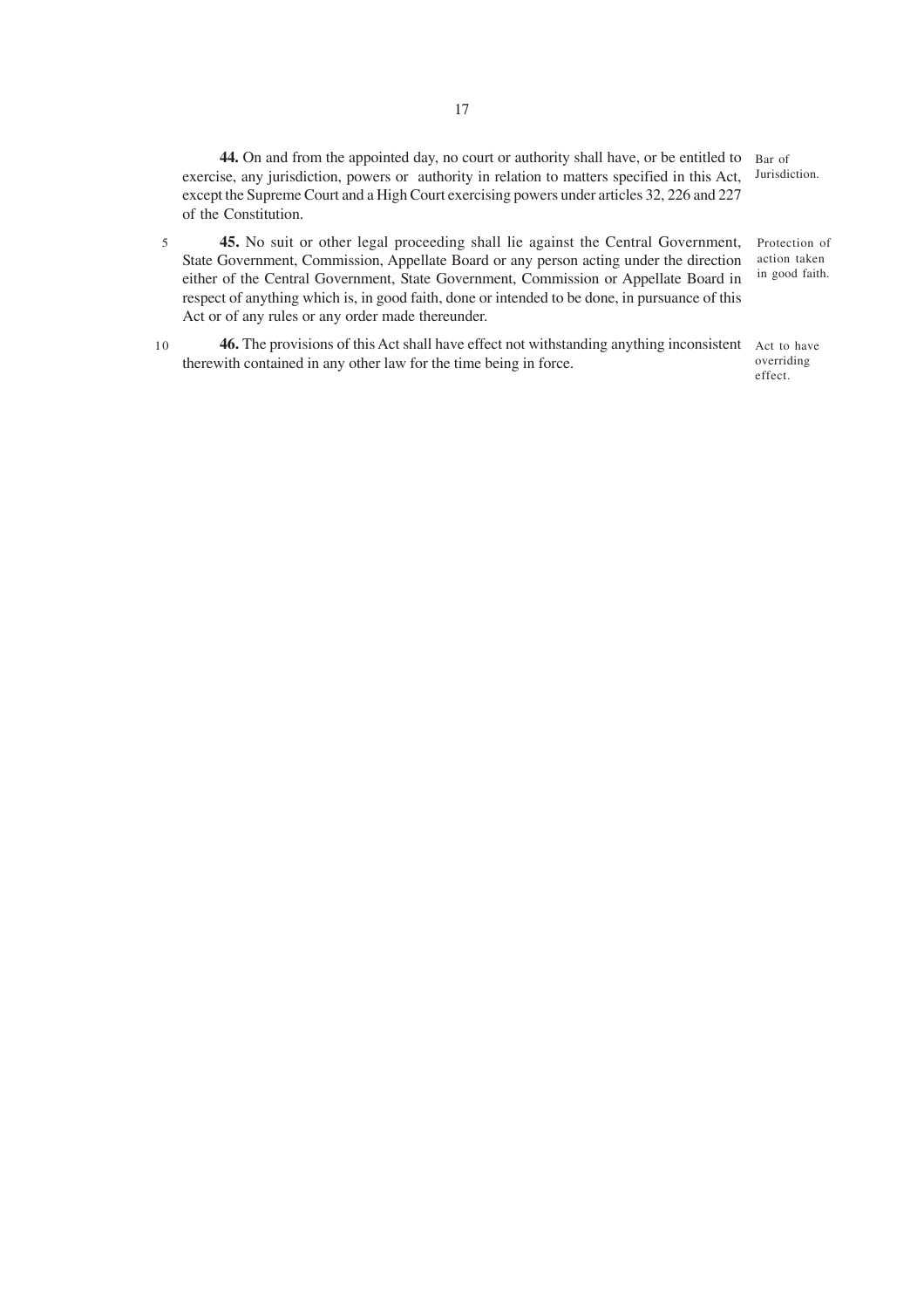## STATEMENT OF OBJECTS AND REASONS

The recent refugee crisis in Europe has forced the world to stop and notice the precarious and inhumane conditions of Syrian refugees. This is a moment for all countries, including India, to re-examine their current response and preparedness to deal with refugees and situations of mass movements.

India hosts more than two lakhs refugees and is at the centre of refugee movements in the South Asian region. India has been a home to refugees from Tibet, Bangladesh, Sri Lanka, Afghanistan, and Myanmar, as well as to Nepalese fleeing civil war. It had also hosted the largest ever refugee crisis in human history when ten million fled persecution and genocide by the Pakistan Army in East Bengal in 1971. Despite this, India is neither a signatory to the 1951 UN Convention relating to the status of Refugees nor does it have a domestic asylum framework. However, India's practice has been to adopt a humanitarian approach towards refugees under the terms of the Universal Declaration of Human Rights (UDHR) and the International Covenant on Civil and Political Rights (ICCPR). Our country implements a refugee protection framework which is based on a combined series of executive policies.

The judiciary has also accorded constitutional protection to refugees in its judgment in *National Human Rights Commission vs State of Arunachal Pradesh & Anr.* in 1996. The Supreme Court held that the fundamental right to equality under article 14 and the right to life and personal liberty under article 21 extends to all foreigners, including refugees. Apart from protection under the Constitution, refugees also receive support from a body of complementary law and practice such as the Right to Education Act, 2009 (RTE) and health services.

The Government of India relies on the Foreigners Act, 1946 and the Registration of Foreigners Act, 1939 to govern the entry, stay, and exit of all refugees. However, these legislation treat refugees as foreigners and fail to take into account their special status on humanitarian grounds or under international law. They are not equipped to support the country's need to deal with asylum seekers and migration movements.

As a member of the Executive Committee of the United Nations High Commissioner for Refugee (UNHCR), India is committed to protect refugees and has also offered its assistance to refugees from Syria, Myanmar, and Afghanistan. Therefore, it has become increasingly important to enact a structured framework to establish a clear and consistent regime. The current global crisis clearly demonstrates that the lack of a legal framework does not so much deter refugees in the face of a crisis as leaves the host country ill-equipped to deal with the inflow. Even the National Human Rights Commission (NHRC) has under scored the need for enacting such a domestic legislation. It is important to mention that in 1997 India had drafted a model law on refugees under the guidance of Justice P.N. Bhagwati, the former Chief Justice of India, but it was not enacted. In addition it is a glaring anomaly that India is the only significant member of the UN without a refugee law, that too at a time when it is seeking recognition as a responsible international power through a permanent seat at the UN.

The proposed Bill seeks to incorporate the current policy on refugees, the principles of the Constitution, and India's international obligations. The provisions of the Bill provide clarity and uniformity on the recognition of asylum seekers as refugees and their rights in the country. It also seeks to end a system of ambiguity and arbitrariness which, too often, results in injustice to a highly vulnerable populace. The Bill proposes to enable the Government to manage refugees with more accountability and order, while balancing humanitarian concerns and security interests of the State.

India has been, and continues to be, a generous host to several persecuted communities, doing more than many countries who are signatories to the UN Refugee Convention, 1951. The Bill, if enacted, will put India at the forefront of asylum management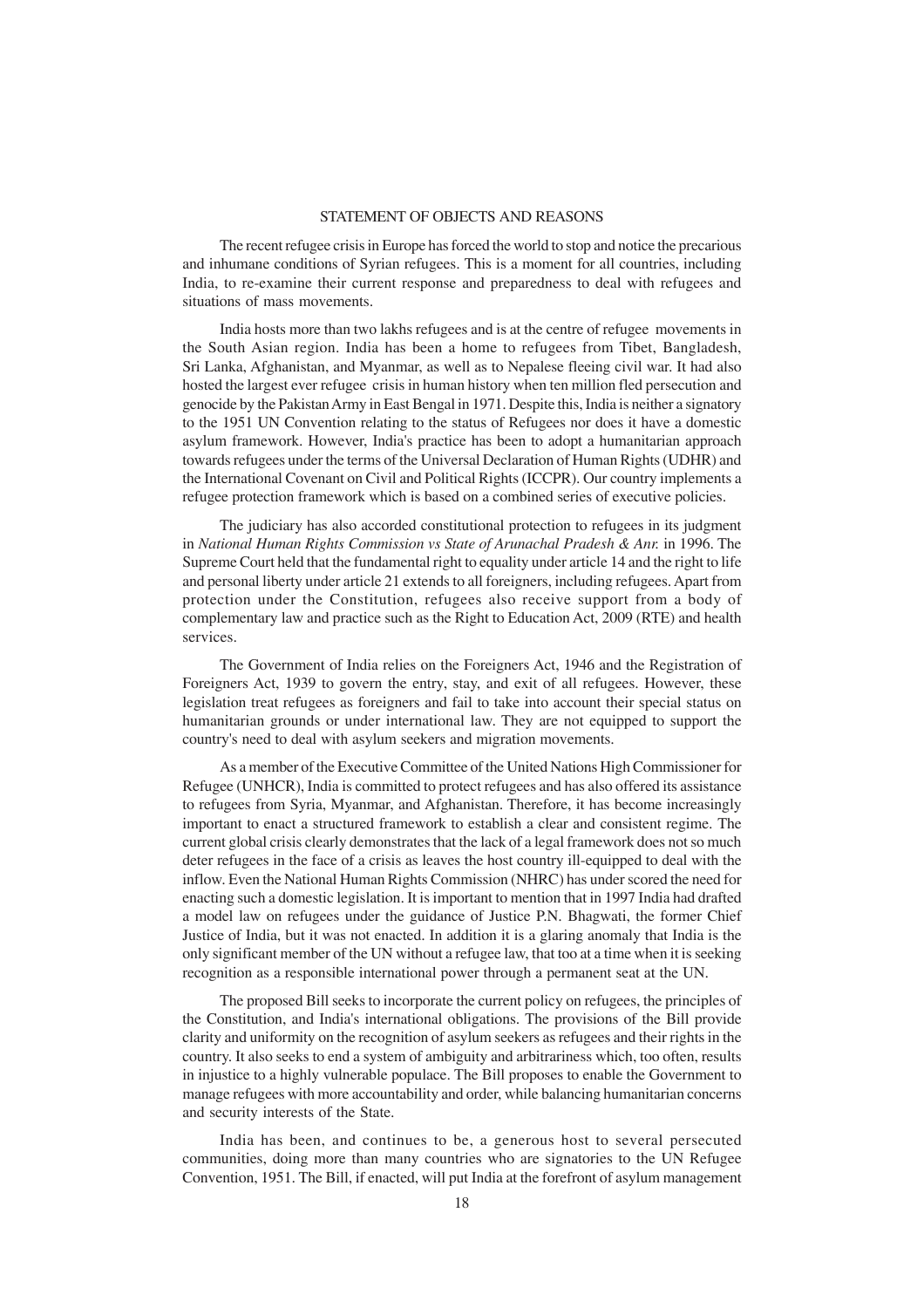in the world. It will finally recognise India's long-standing and continuing commitment to humanitarian and democratic values while dealing with refugees.

Hence this Bill.

*November* 13, 2015.

NEW DELHI; SHASHI THAROOR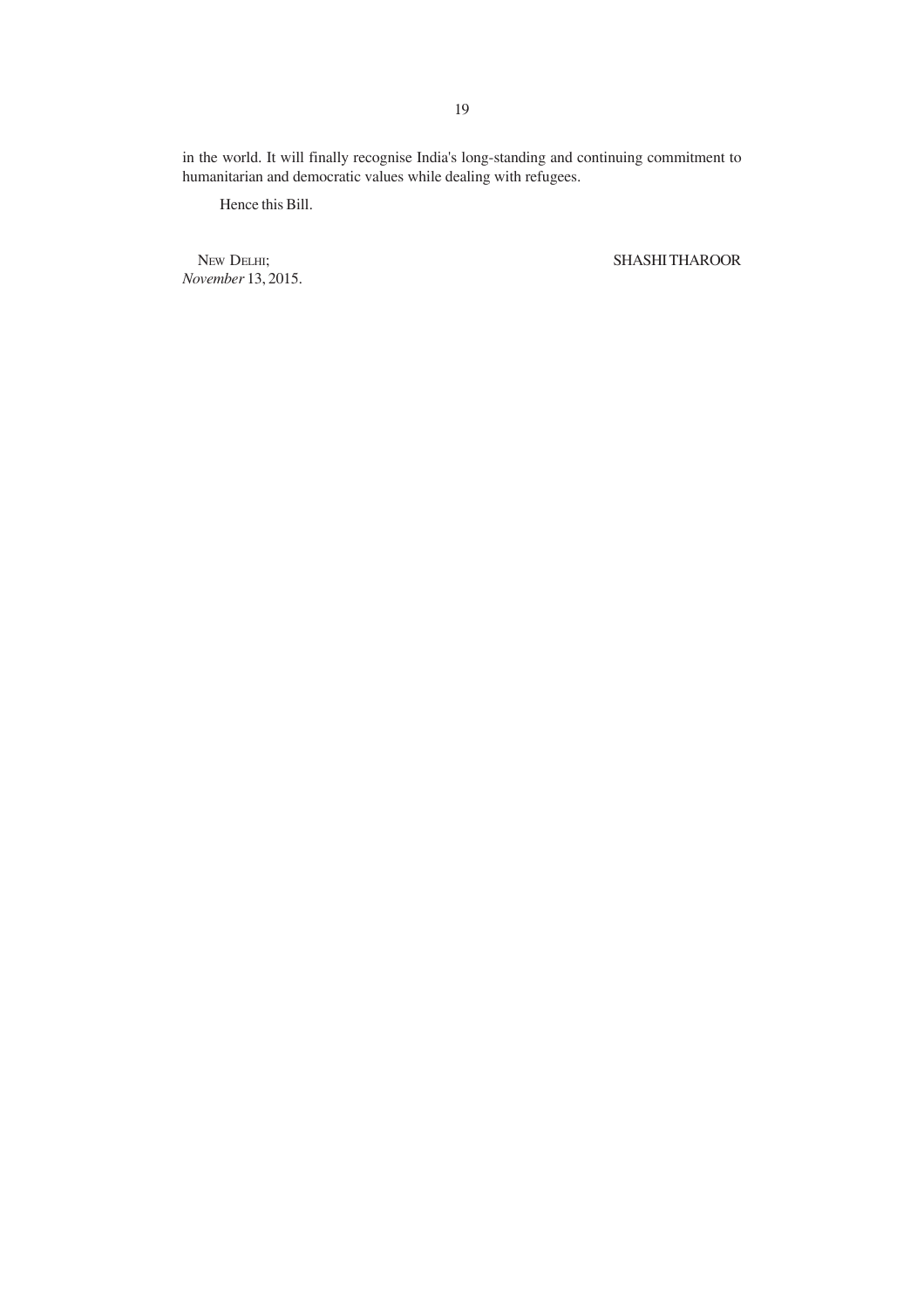#### FINANCIAL MEMORANDUM

Clause 16 of the Bill provides for the establishment of the National Commission for Asylum. Sub-clause 3 provides that the head office of the Commissions shall be at New Delhi and enables the Commission to establish offices at other places in India.

Clause 17 provides appointment of a Chief Commissioner and six other Commissioners in the Commission. Clause 19 provides for appointment of administrative, technical and other staff to the Commission. Clause 20 provides for the establishment of the National Appellate Board for Asylum.

Clause 21 provides that the Appellate Board shall consist of a Chairperson, and not less than four other Members to be appointed by the Central Government. Clause 23 provides for appointment of administrative, technical and other staff to the Appellate Board.

Clause 24 provides that the salaries and allowances payable to the Chief Commissioner, Commissioners, Chairperson, and Members shall be prescribed by the Central Government.

Clause 26 provides for the appointment of a Secretary to the Commission and a Secretary to the Appellate Board to exercise the powers of general superintendence, direction and control in respect of all administrative matters of the Commission or Appellate Board. It also provides for salaries and allowances payable to the secretary and other officers and employees of the Commission and the Appellate Board shall be such as may be prescribed by the Central Government.

Clause 35 provides that same healthcare rights which apply to Indian citizens and service and free and compulsory primary education shall be provided to the refugee who has been granted asylum. Clause 36 provides that same healthcare rights and services as applicable to Indian citizens and free and compulsory primary education shall be provided to asylumseekers and mass influx refugees.

Clause 39 provides that the Central Government shall provides grants of sums of money to the Commission and Appellate Board for carrying out the purposes of this Act.

The Bill, therefore, if enacted would involve expenditure from the Consolidated Fund of India. It is estimated that a recurring expenditure of about rupees fifty crore per annum would be involve from the Consolidated Fund of India.

A non-recurring expenditure of about rupees twenty crore is also likely to involve.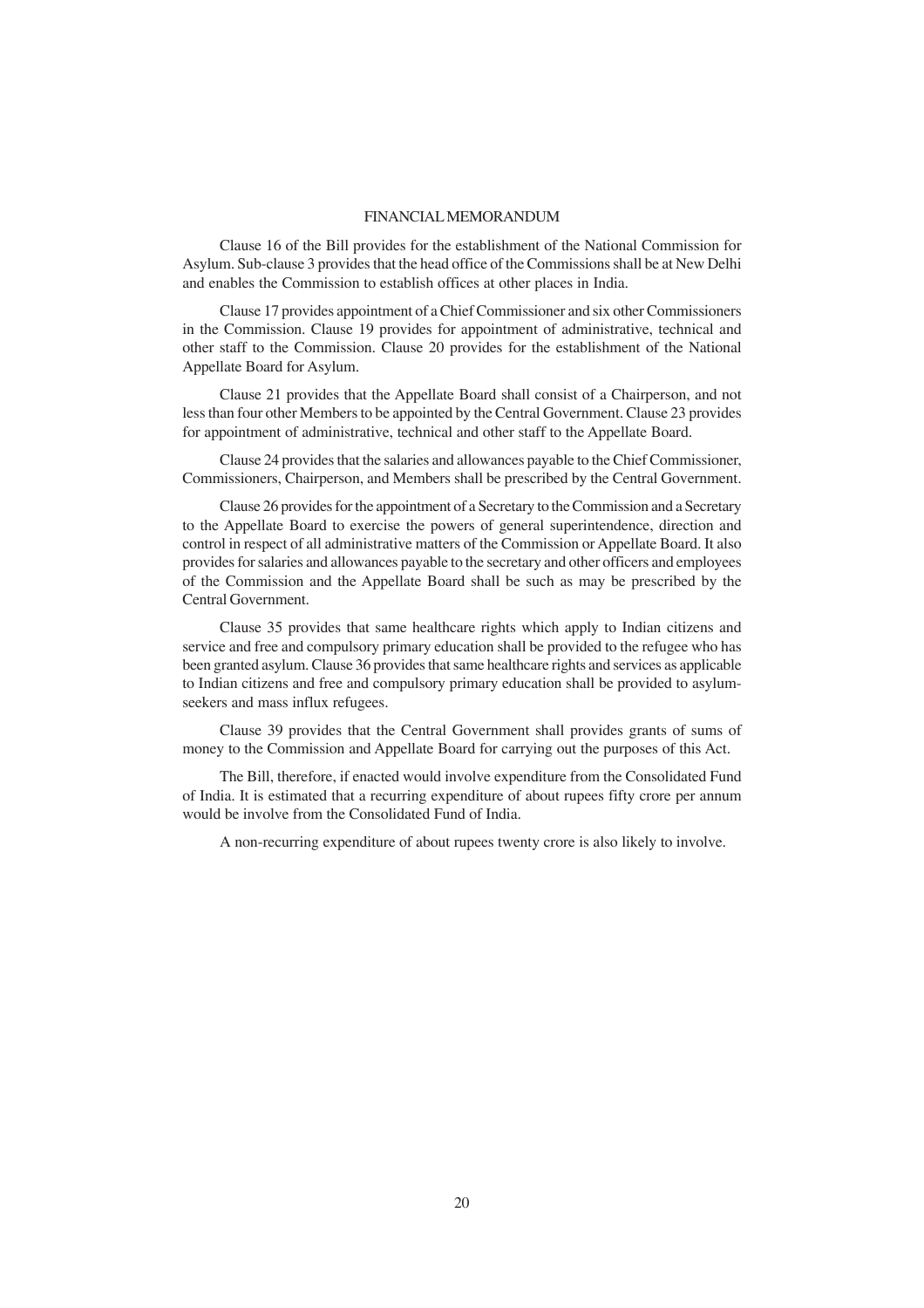# MEMORANDUM REGARDING DELEGATED LEGISLATION

Clause 42 of the Bill empowers the Central Government to make rules for carrying out the provisions of the Bill. As the rules will relate to matter of detail only, the delegation of legislative power is of normal character.